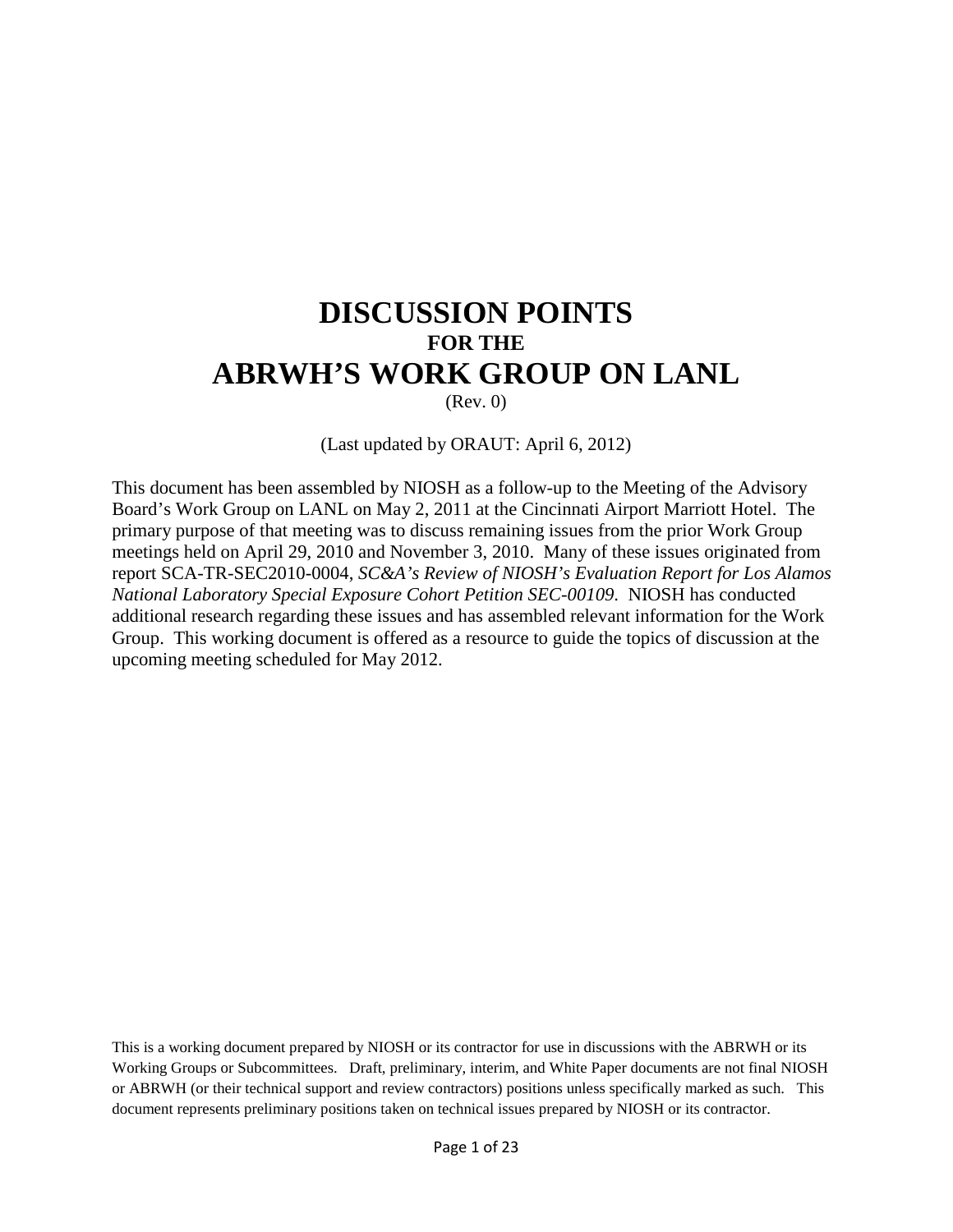## **WORK GROUP ISSUE 1: LANL CAPABILITY TO MONITOR AND MEASURE MIXED FISSION AND ACTIVATION PRODUCTS BY 1976**

**WG ISSUE 1-A:** *NIOSH provided updated approach for handling MAP dose reconstruction based on ratios to Be-7. SC&A has questions on source data used in the model; is OK with methodology. NIOSH still needs to collect data which could be used for the model. NIOSH has not yet collected that data however, based on quarterly reports they believe sufficient data does exist. NIOSH will also investigate the stack sample system to determine whether the samples be used for ratio determination is representative of the workplace exposures. NIOSH will also investigate whether other workplace samples exist for comparison.*

# **NIOSH RESPONSE TO WG ISSUE 1-A:**

An updated WBC database has been provided by LANL. See Table 1 in the response below to Issue 3-2 for a summary of available data for years 1975 through 2003.

NIOSH has reviewed additional archived data at LANL relating to air monitoring at LAMPF and believes that the ratios to Be-7 determined previously are a reasonable representation of workplace exposures. NIOSH does not believe that it is necessary for the air monitoring data used to determine these ratios to be representative of the quantities to which workers were exposed, only to the nuclide ratios, because bioassay results are used to determine quantities.

The data used to determine the ratios to Be-7 include short-lived nuclides, so it does not appear that hold-up tanks were used.

NIOSH also reviewed extensive gross alpha-beta data from LAMPF, which included surface contamination, air monitoring, and nasal smears.

**WG ISSUE 1-B:** *SC&A concerned about use of reactor ratios for other, non-reactor, facilities where the ratios would no longer apply. NIOSH needs to obtain data from various types of facilities and determine whether methodology would apply.*

# **NIOSH RESPONSE TO WG ISSUE 1-B:**

NIOSH agrees that the MFP ratios from OTIB 0054 would not apply to non-reactor facilities or in cases where fission products may have been separated. NIOSH has not been able to locate sufficient data to determine nuclide ratios applicable to other facilities, such as CMR, where work campaigns involving separated fission products, for example Sr-90, may have occurred.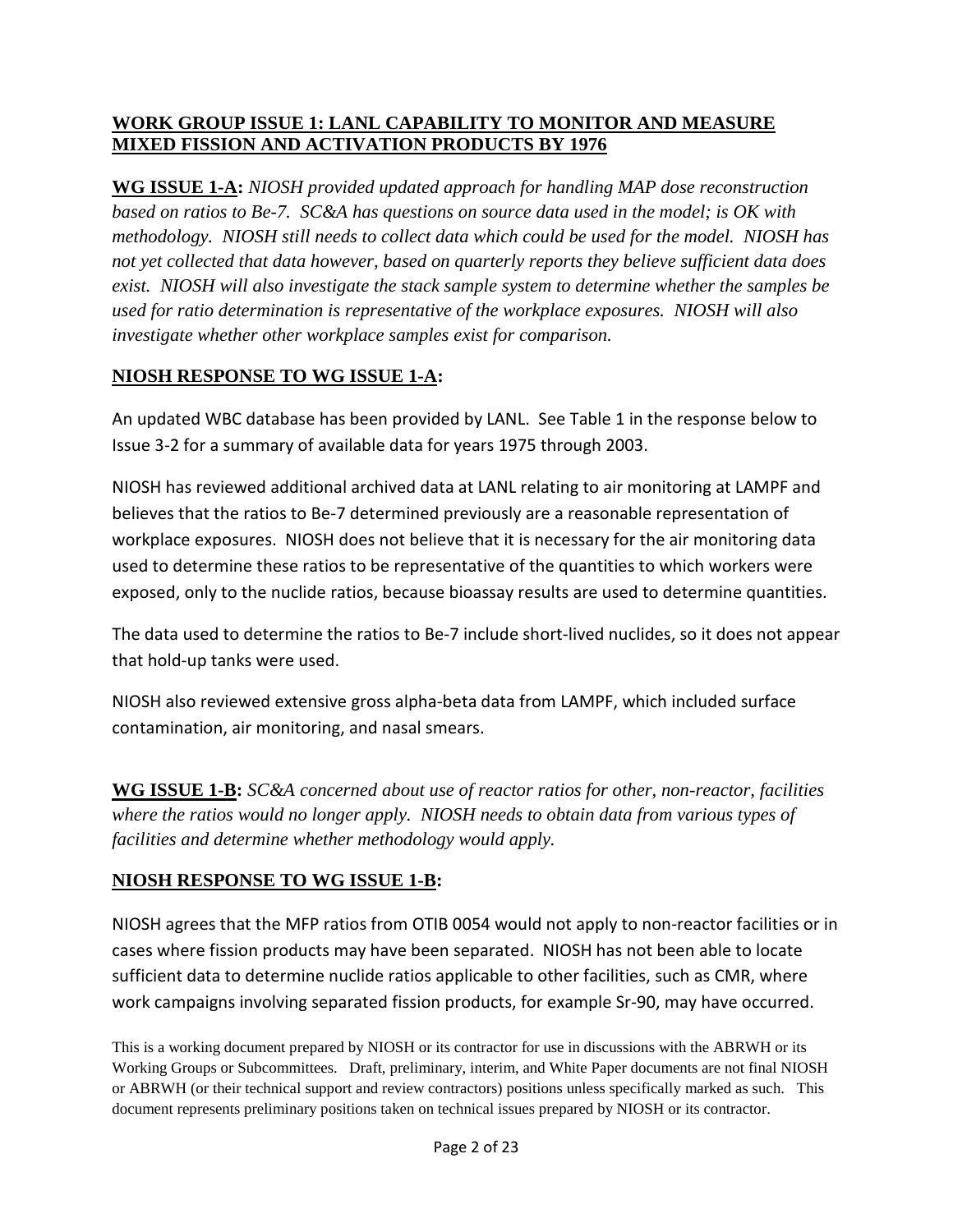NIOSH has however found a tremendous amount of RWPs, workplace monitoring, and nasal smear data throughout the applicable time period for locations such as CMR and has evidence that appropriate bioassay methods were generally available.

**WG ISSUE 1-C:** *NIOSH provided extensive quarterly and monthly reports ranging from 75-91 showing had a program to identify who needed bioassay and for what specific nuclides.*

# **NIOSH RESPONSE TO WG ISSUE 1-C:**

No NIOSH response required.

**WG ISSUE 1-D***: SC&A will review materials that NIOSH compiled to determine whether program in place was effective in identifying significant hazards and individuals who needed bioassay (for Non-accelerator, non-reactor - MAP, MFP, exotics).*

# **NIOSH RESPONSE TO WG ISSUE 1-D:**

No NIOSH response required.

**WG ISSUE 1-E:** *NIOSH will do biased sampling of checklist (driven by exotics, MAP and MFP) and determine whether individuals identified to receive bioassay samples actually had bioassay samples taken. NIOSH will also determine whether ALL workers associated with these 'project' driven bioassay sampling efforts did receive bioassay and if not determine approach for assigning dose. NIOSH will also review checklists to determine if workers were designated for bioassay (exotic, MAP and MFP) when a significant internal hazard existed (based on location and hazard type identified in other cells in the checklist).*

# **NIOSH RESPONSE TO WG ISSUE 1-E:**

The Excel spreadsheet titled "LANL-Issue-1-E" in the **ABRWH\AB Document Review\LANL SEC-00109\Documents for 5-2012 WGMtg** folder shows the bioassay scheduling and samples provided based on isotopic exposure for 1977 and 1978. It should be noted that, in many cases, more samples are provided than are asked for because the checklists are snapshots in time when they were written. Checklists were required for new hires, re-hires, transfers, and film badge requests. Therefore, a person could be required to leave more samples after they entered a position.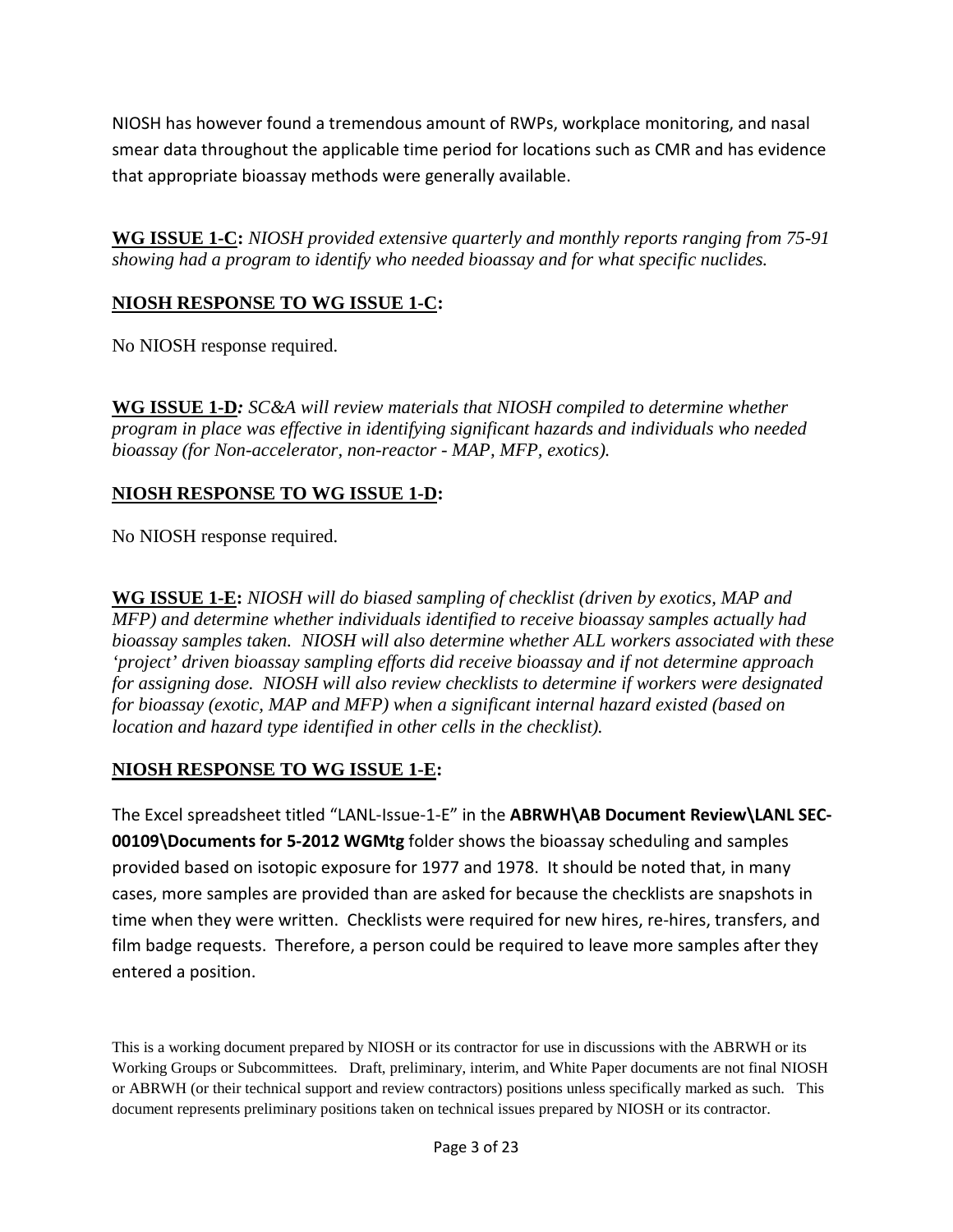This issue was to address MFPs, MAPs and exotics explicitly on the checklists. Plutonium and uranium have been included for completeness. It can be seen that MAP and MFP samples were requested and left according to the checklist. Note the Cs-137 scans for TA-53 workers and MAP/MFP for TA-3 (CMR alpha wing is a part), TA-48 and TA-50 workers, the latter being highlighted in yellow. However, other radionuclides (e.g., neptunium, curium, actinium) are not specified. The reason for this (as stated in the Evaluation Report) is that plutonium bioassay and alpha monitoring were required and covered all alpha emitters because of their similarities with plutonium being limiting. A procedural statement (**SRDB Ref ID 110067**) from 1975 for CNC-4 backs this up and states the following in part:

*It is often necessary to prepare x-ray powder diffraction samples containing a radioactive actinide element as a constituent of the compound under investigation. Such samples are estimated at <= 10 micrograms in total weight; the actinide usually amounts to 50% by weight of the compound. Among actinides so treated have been Ac-227, Pa-231, Pu-239, Am-243, and Cm-244. Samples of thorium, uranium, and neptunium have also been examined; however, their activity is not as intense and does not present such a serious hazard. However, for standardization of manipulation, all alpha emitters are treated in the same way*. [Emphasis added]

All alpha activity was done in a glove box.

See document **SRDB Ref ID 110064** data capture for examples of urine sample requests from 1975-1979 in CMR beyond what is required on the checklists.

Checklists obtained from the 2/29/2012 data capture are similar to the 1977-78 checklists in regard to the radionuclides requested and sampled.

**WG ISSUE 1-F:** *NIOSH provided listing of radionuclides monitored for at LAMPF/ LANCE. SC&A followed up on memo stating that 'reference library' was inadequate. SC&A was unable to contact original authors of the memo. SC&A and NIOSH will set up a conference call with internal dosimetry group at LANL to discuss the significance of this issue.*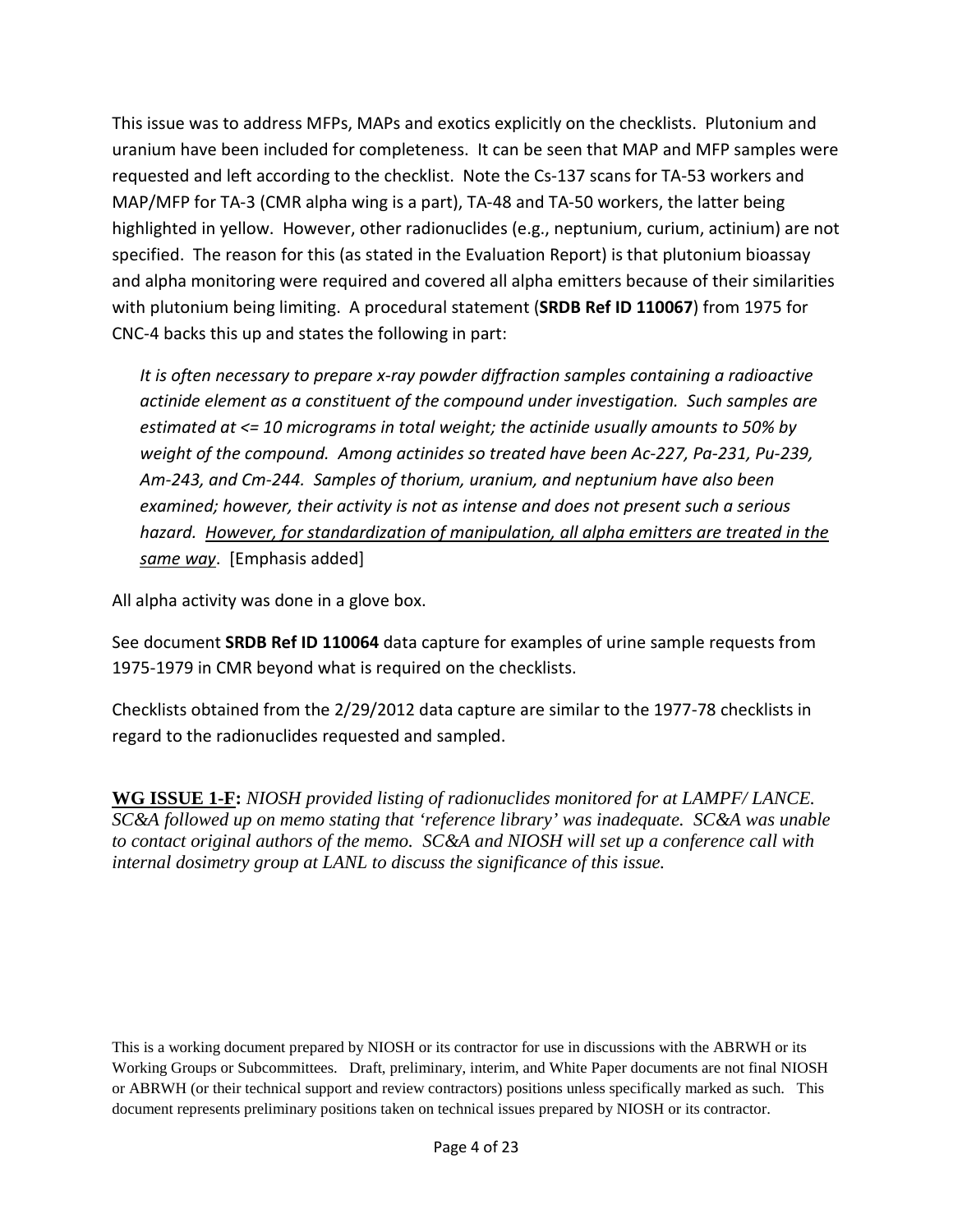# **NIOSH RESPONSE TO WG ISSUE 1-F:**

This issue originated with SC&A Report SCA-TR-SEC2010-0004, Review of Evaluation Report for SEC-00109. In that report, SC&A made numerous references to a July 9, 2001 DOE audit report. In that audit report, there was an Observation (not a Finding) about the "Lack of Analytical Service Agreement" between the internal dosimetry organization and the *in vivo* laboratory. The discussion included with that observation suggested that since LANSCE nuclides and thorium were not included in gamma spec libraries, or specifically looked for, that there may have been a lack of capability to monitor for those nuclides.

Per an email on February 19, 2012 from Joe Fitzgerald (SC&A) to Mark Griffon (Board Workgroup Chair for LANL) and Greg Macievic (DCAS): *The internal dosimetry group declined to be interviewed, but agreed to written questions.*

The written questions asked, along with the associated LANL responses, are attached to this document (Attachment A).

In summary, the LANL responses indicate that this observation regarding the reference libraries did not impact LANL's capability to detect and quantify Th-232 or mixed activation products. LANL indicated in its response that even presently, given the R&D nature of LANL radiological work, there may occupational exposures to secondary radionuclides that are not present in the reference libraries. However, this would not prevent measurement and assessment of dose from such secondary radionuclides. The trigger for reporting such secondary nuclides are "unidentified peaks" in report printouts. LANL provided current measurement procedures (**SRDB Ref ID 84156**) and procedures that were in place during the 2001 DOE assessment (**SRDB Ref ID 83663**), both of which detail the policy for addressing unidentified peaks and assigning intakes for radionuclides not listed in the reference libraries.

**WG ISSUE 1-G:** NIOSH posted the requested documents. No further action.

No NIOSH response required.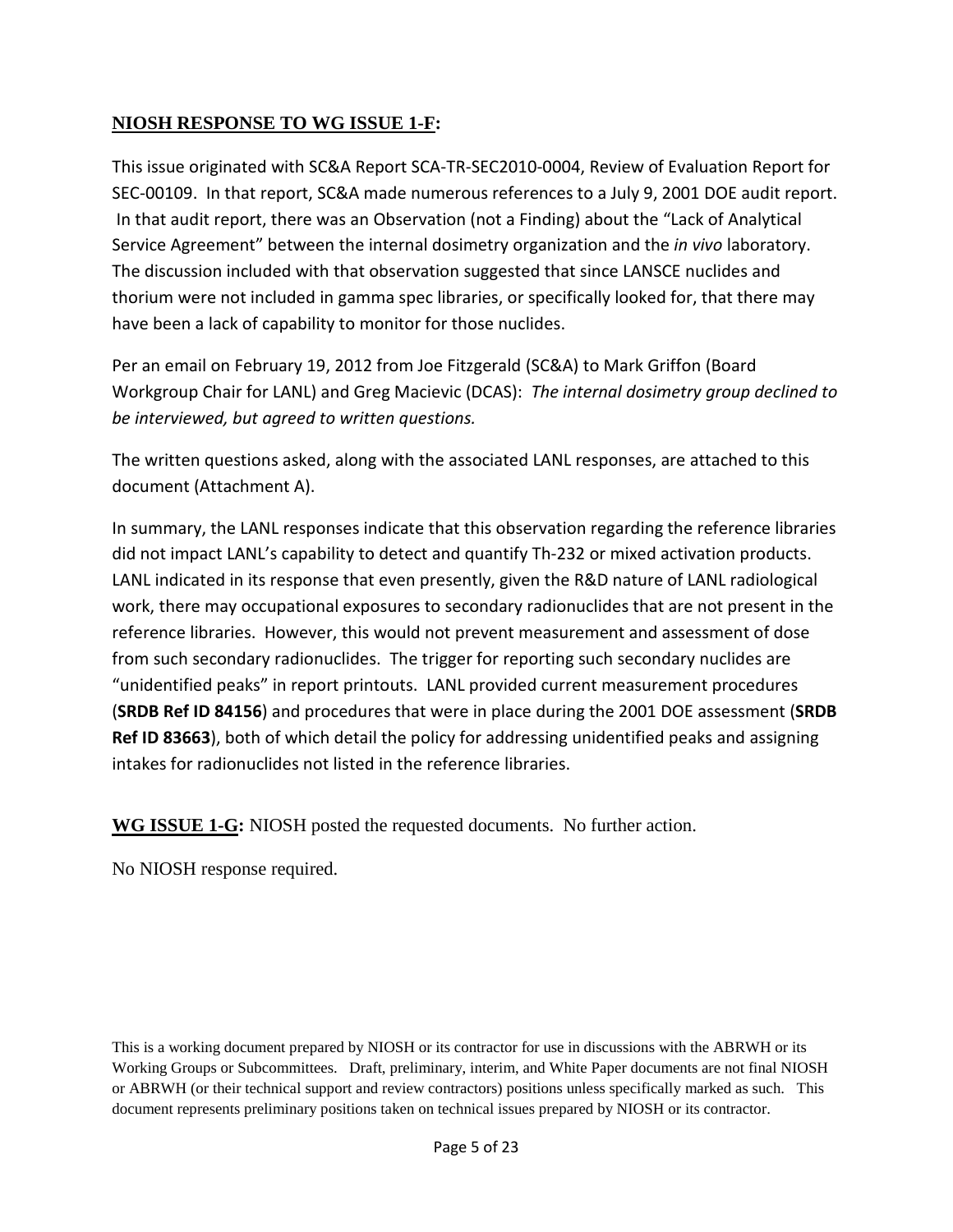# **WORK GROUP ISSUE 2: NIOSH'S ASSUMPTION REGARDING INTAKE VALUES FOR EXOTIC RADIONUCLIDES AT LANL**

**WG ISSUE 2-1***: SC&A questions completeness of table of exotics provided by NIOSH.* 

# **NIOSH RESPONSE TO WG ISSUE 2-1:**

The internal dose bounding methodology listed in the Evaluation Report assigns intake values based on the co-worker intakes of ORAUT-OTIB-0062; the actual radionuclide presenting a potential exposure would be determined from case-specific information. The method provides enough flexibility to bound dose from any presumptive exposure to alpha-emitting radionuclides suggested by case data, so is not limited to those listed in the 'exotic' radionuclides table. It is also applicable to any era in which the dose reconstructor identifies a presumptive unmonitored exposure.

*Specifically, the following comments are offered:*

*a. Po-210 (verify only in early period; have bioassay in 2007-2008)*

Unmonitored exposures are unlikely to occur in this era.

*b. Ac-227 – was all complete by 1975? Was it used in other areas?*

No additional usage was discovered; however any presumptive exposure identified in case data can be bounded using the method described above.

*c. Bk-249 – OK as on NIOSH table*

No specific response required.

*d. Cf-252 – OK as on NIOSH table*

No specific response required.

*e. Cm-244 – later time? Other areas? Other Cm isotope? (document at DOE – "Alternative Nuclear Materials")*

Presumptive exposures identified in case data can be bounded using the method described above.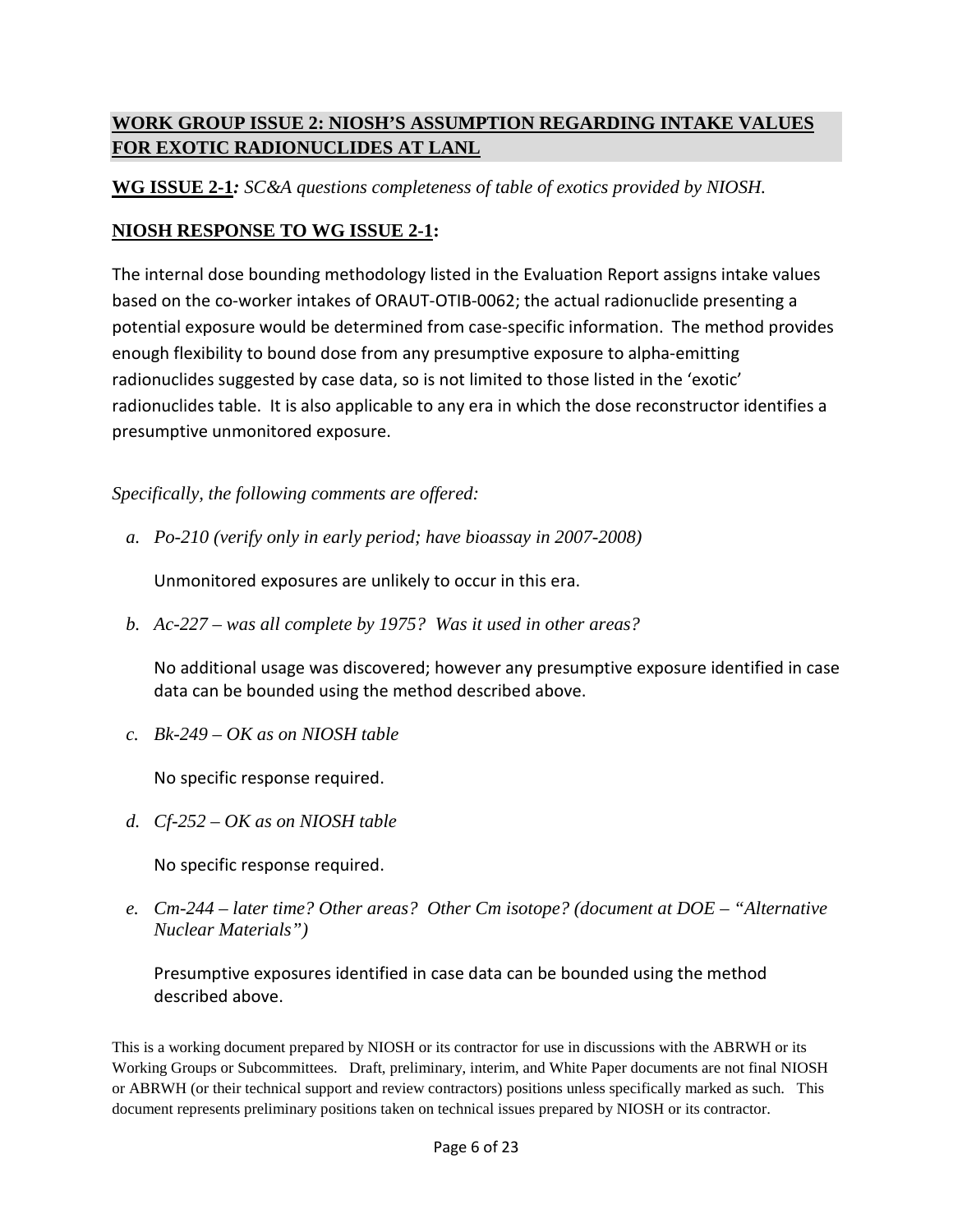*f. Am-241/243 – table ok; see item e above for special classified project.*

Presumptive exposures identified in case data can be bounded using the method described above.

*g. Np-237 – source term issues exist beyond 1975 (classified issues – Sam Glover is aware of this)*

Presumptive exposures identified in case data can be bounded using the method described above.

*h. Thorium – post 75? Consider tiger team -mentions low quantities; should verify if just lab quantities post 1975. SRDB-066599 (Hanford document) discusses scrap with thorium sent to LANL in the 80s.*

Presumptive exposures identified in case data can be bounded using the method described above.

*i. Protactinium – table seems OK. Check time frames for presence in CMR.*

Presumptive exposures identified in case data can be bounded using the method described above.

*NIOSH will follow-up on available monitoring records for above nuclides (see Nov 11 2010 action item).* 

**WG ISSUE 2-2:** *SC&A questions whether the exposure path for all other radionuclides is similar enough to plutonium to accept the use of plutonium as a surrogate for all other exotics (handling is analogous to plutonium -- controlled exposure to same level of rigor as plutonium). If this can be proven than NIOSH approach, using plutonium coworker data for intake and calculating dose based on exotic nuclide of concern, or worst case, would likely be acceptable. SC&A will provide more information on cases which might be exceptions that don't fit into this approach (thorium, actinium, neptunium , curium (classified, see above).*

# **NIOSH RESPONSE TO WG ISSUE 2-2:**

No NIOSH response required.

#### **WG ISSUE 2-3:** *No action.*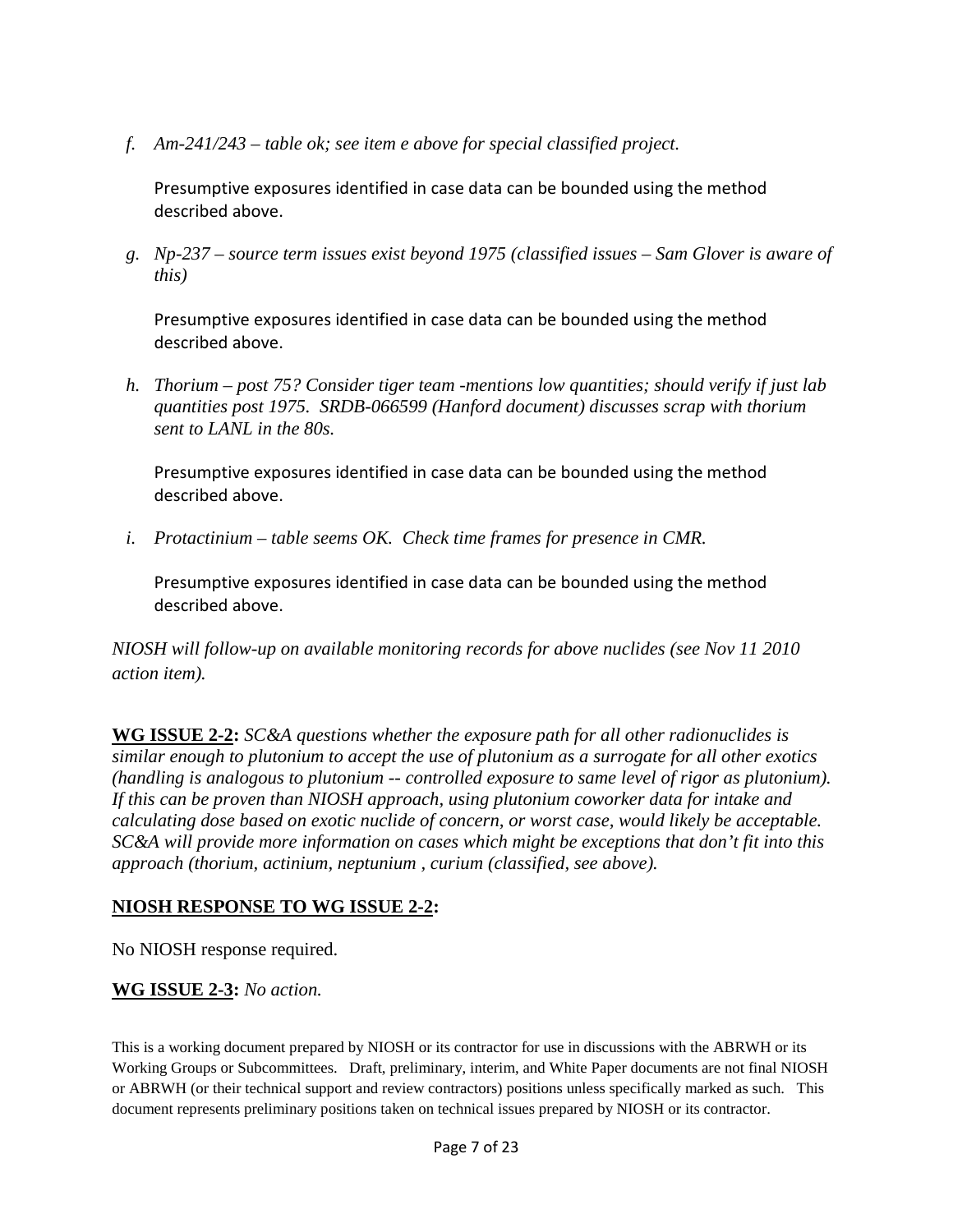**WG ISSUE 2-4***: NIOSH to provide a matrix (from checklist data, HP quarterly report data, RWP data) to look at which workers (job types) were monitored for which exotic radionuclides over time. SC&A will review documents provided by NIOSH.*

# **NIOSH RESPONSE TO WG ISSUE 2-4:**

This issue is an adjunct to Issue 1-E above. This issue requests the review of SWPs, RWPs, quarterly reports, and checklists for exotics, MFPs and MAPs based on job types. Before proceeding to new information, we have provided documents from previous work group meetings in the **ABRWH\AB Document Review\LANL SEC-00109\Documents for 5-2012 WGMtg** folder that have dealt with this issue. Here are two of those documents for further review: **Quarterly Survey Report Data Excel file** and **Quarterly Survey Data Statistics Excel file**. These two summary documents show the number of surveys performed at different facilities, some dosimetry, and incidents.

As with Issue 1-E, the data capture does not produce documents that show actinide bioassay requirements. Nasal smears, alpha contamination surveys, and alpha spectrometry were used in the control of alpha emitters, regardless of nuclide. This, of course, did not mean that they were unaware of the types of radionuclides present. In the **Quarterly Survey Report Data Excel file** also in the **ABRWH\AB Document Review\LANL SEC-00109\Documents for 5-2012 WGMtg** folder**,** under the Important Talking Points tab, you will find parts of documents that exemplify this point. In particular, see *Standard Operating Procedures for the Handling of Actinide elements*. It has explicit discussion of the careful handling of actinides and states:

*Although H-Division is responsible for routine air sampling and surface monitoring, CNC-4 uses its own monitoring instruments. We check independently for alpha and gamma particularly during transfer operations.*

This is a 1973 document. We have included several example documents that show the hazards associated with LANL facilities:

- See **SRDB Ref ID 110062** for an example of Np-237 nasal smear data from CMR in 1984.
- See **SRDB Ref ID 109554** for examples of special work permits from CMR. All jobs required at least a full face respirator and nose wipes checked for alpha contamination.
- See **SRDB Ref ID 107704** for chemical/radiological hazards for NMT-1 personnel. All the actinides are listed.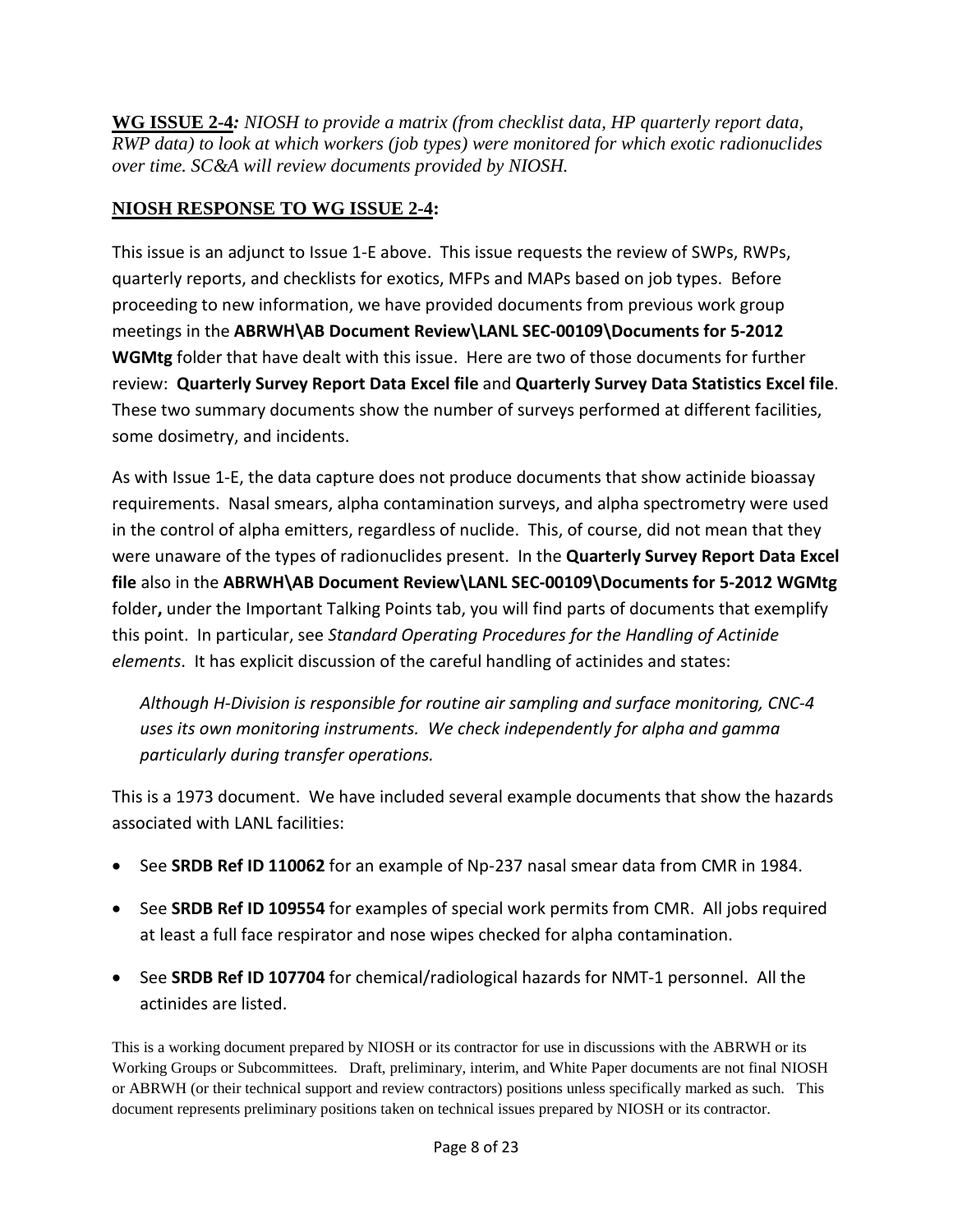- See **SRDB Ref ID 109446** for example of experiments and calculations for Pu-242, Am and Np-237 experiments (unclassified information).
- See CMR Building SM-29 Interim Safety Analysis Report Volume I, **SRDB Ref ID 69340**.
- See **SRDB Ref ID 109556** for examples of gamma spectroscopy of CMR SM-29 stacks.
- See **SRDB Ref ID 109450** for bioassay requirements for the Protection Force from 1981.
- See **SRDB Ref ID 110063** for special work permits for C-14, Th, Hg-197, Tritium tritide (Pd), and Np-237.
- In the **ABRWH\AB Document Review\LANL SEC-00109\Documents for 5-2012 WGMtg** folder, see the PDF document *Mixed Waste Streams Characterized from 1992 for Actinide and Tritide Information*.

#### **WORK GROUP ISSUE 3: COMPLETENESS AND RELIABILITY OF LANL IN-VITRO AND IN-VIVO DATA, AND ADEQUACY OF NIOSH COWORKER MODEL (ORAUT-OTIB-0062 AND ORAUT-OTIB-0063), POST 1975**

**WG ISSUE 3-1.1:** *NIOSH posted database. No further action*

#### **WG ISSUE 3-1.2:** *Remains a NIOSH action item.*

# **NIOSH RESPONSE TO WG ISSUE 3-1.2:**

A revised in vivo bioassay database was received from LANL. There are additional results contained in this database, although there was not a significant increase in the totals. However, this database demonstrates that not all nuclides are reported for every count. As previously discussed, database management of gamma spectroscopy results can become quite complicated because a large number of nuclides can potentially be detected in a single count, and not all are necessarily recorded, particularly if no activity is detected. Based on the database, we can add results to the coworker study by looking at the total number of body counts that were done in a year, and for counts where there's no Cs-137 result reported, we can assume that it was <MDA. See the response to 3.2 for the total number of WBCs per year. This should allow the coworker study to be reanalyzed, assessing each year individually rather than combining them into 5-year periods.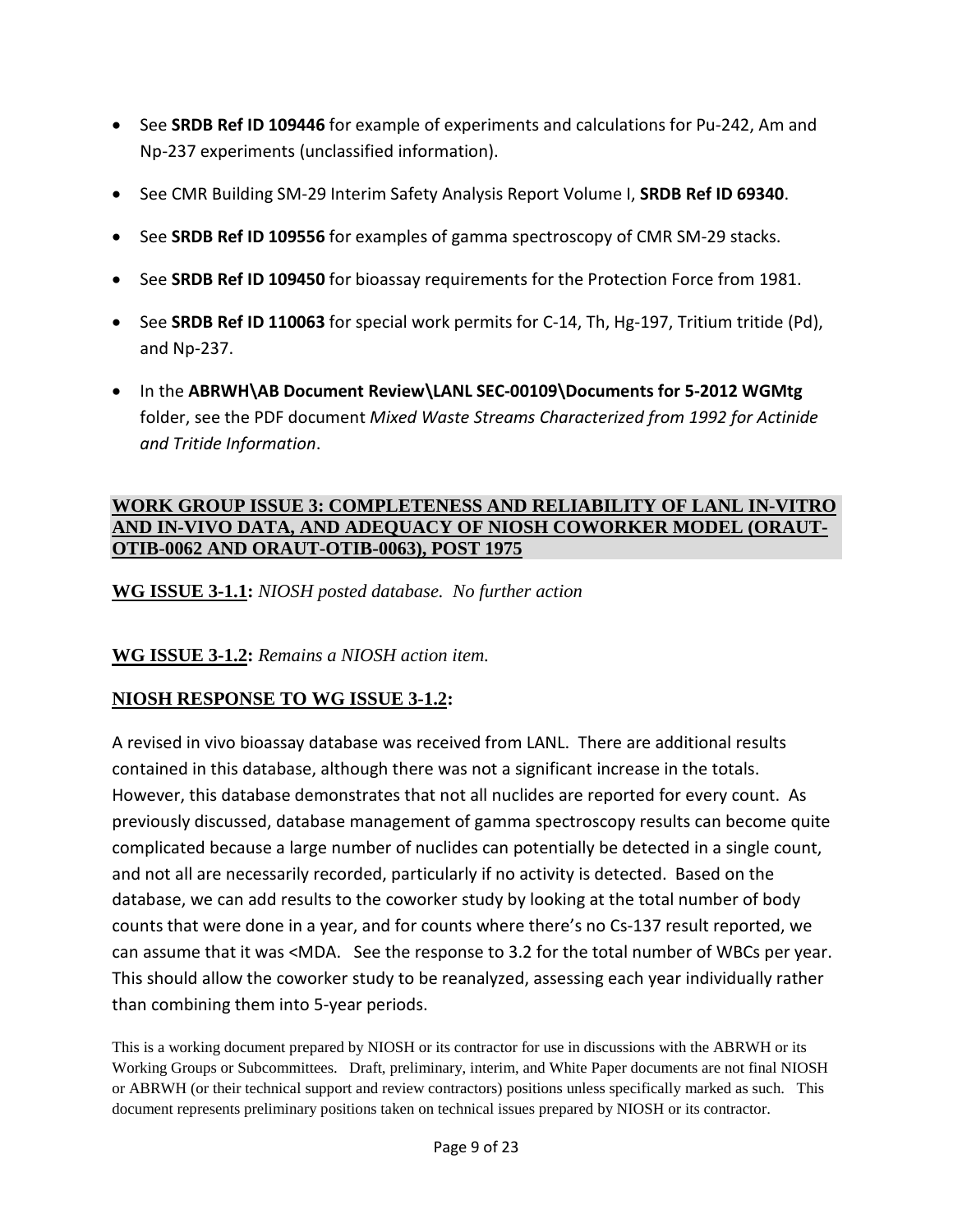# **NIOSH RESPONSE TO WG ISSUE 3-2:**

A review of the recently-received updated database indicates that, although there was a drop in the number of Cs-137 results per year reported after 1993, the total number of whole body counts per year did not drop on average. Table 1 summarizes the number of whole body counts reported in the database by year. Note that this does not include chest counts, which were performed primarily for plutonium and uranium. Because gamma spectroscopy is used for the measurements, there are a large number of potential nuclides that can be reported for each assessment. After 1993, Eu-152 was more likely to have been recorded for a given measurement in the database than was Cs-137. Nuclides reported most frequently include Be-7, C-11/N-13, Mn-54, and Na-22. Table 2 breaks out each year by reported nuclide. Several nuclides may be reported for a given measurement so the totals will not match those in Table 1.

|      | Table 1: Total Reported Whole Body Counts Per Year |      |            |  |  |  |  |  |  |  |  |  |  |  |
|------|----------------------------------------------------|------|------------|--|--|--|--|--|--|--|--|--|--|--|
| Year | No. of WBC                                         | Year | No. of WBC |  |  |  |  |  |  |  |  |  |  |  |
| 1975 | 17                                                 | 1990 | 66         |  |  |  |  |  |  |  |  |  |  |  |
| 1976 | 17                                                 | 1991 | 71         |  |  |  |  |  |  |  |  |  |  |  |
| 1977 | 1                                                  | 1992 | 88         |  |  |  |  |  |  |  |  |  |  |  |
| 1978 | 5                                                  | 1993 | 120        |  |  |  |  |  |  |  |  |  |  |  |
| 1979 | 42                                                 | 1994 | 72         |  |  |  |  |  |  |  |  |  |  |  |
| 1980 | 46                                                 | 1995 | 57         |  |  |  |  |  |  |  |  |  |  |  |
| 1981 | 81                                                 | 1996 | 64         |  |  |  |  |  |  |  |  |  |  |  |
| 1982 | 82                                                 | 1997 | 62         |  |  |  |  |  |  |  |  |  |  |  |
| 1983 | 57                                                 | 1998 | 67         |  |  |  |  |  |  |  |  |  |  |  |
| 1984 | 103                                                | 1999 | 70         |  |  |  |  |  |  |  |  |  |  |  |
| 1985 | 108                                                | 2000 | 108        |  |  |  |  |  |  |  |  |  |  |  |
| 1986 | 96                                                 | 2001 | 75         |  |  |  |  |  |  |  |  |  |  |  |
| 1987 | 121                                                | 2002 | 89         |  |  |  |  |  |  |  |  |  |  |  |
| 1988 | 53                                                 | 2003 | 66         |  |  |  |  |  |  |  |  |  |  |  |
| 1989 | 63                                                 |      |            |  |  |  |  |  |  |  |  |  |  |  |

Table 2 (on the following three pages) shows the number of whole body counts per year by reported nuclides. Note that several nuclides may be reported for one count.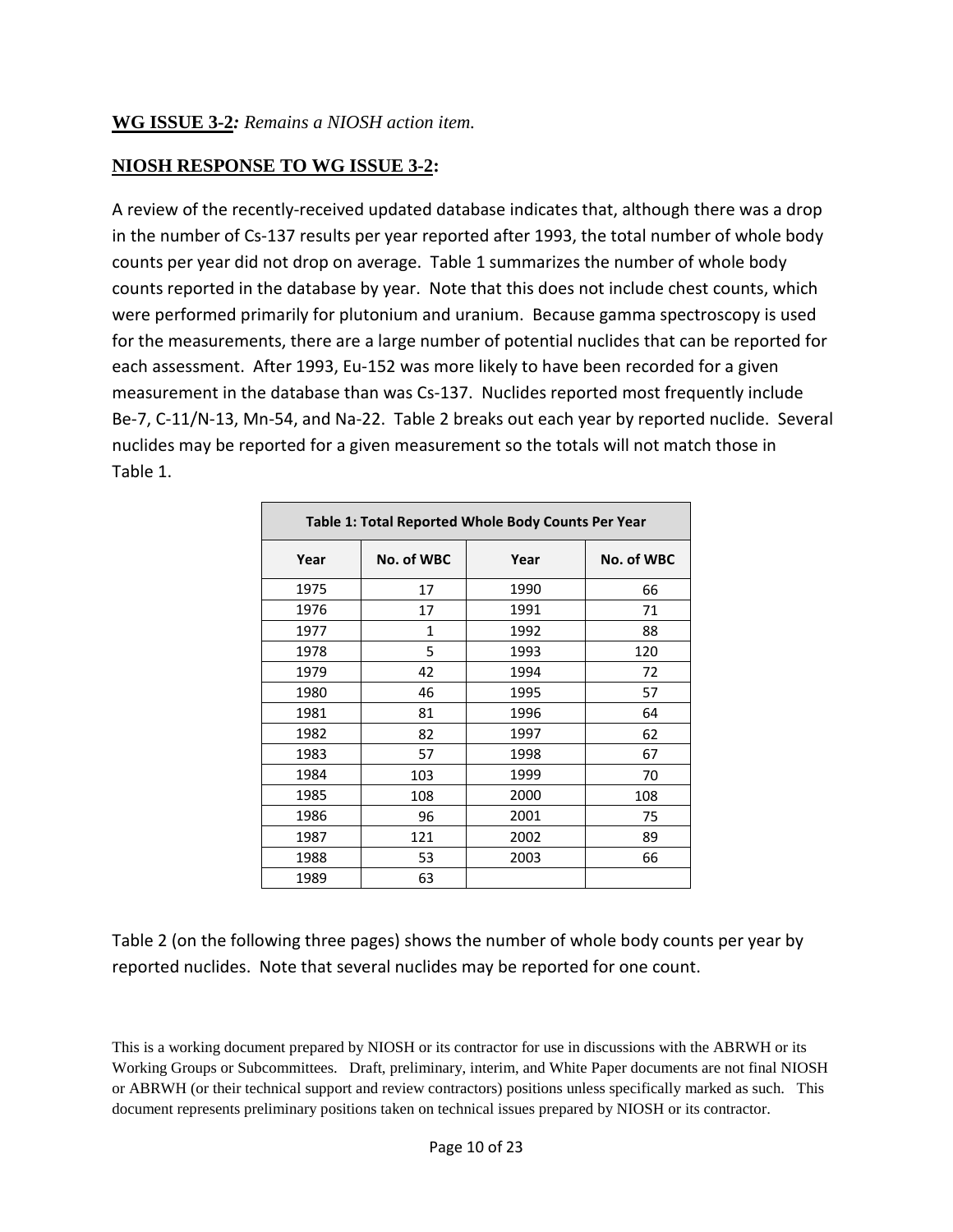|      | Table 2: Number of Whole Body Counts Per Year by Reported Nuclides |                       |            |                |                |                |                |                |                |                |                                 |                |                         |                |                |                |                |
|------|--------------------------------------------------------------------|-----------------------|------------|----------------|----------------|----------------|----------------|----------------|----------------|----------------|---------------------------------|----------------|-------------------------|----------------|----------------|----------------|----------------|
| Year | AS-<br>72                                                          | BE-<br>$\overline{7}$ | BI-<br>214 | BR-<br>76      | BR-<br>77      | <b>C11N13</b>  | CD-<br>109     | $CE-$<br>141   | CO-<br>56      | CO-<br>57      | CO <sub>57</sub><br><b>CO58</b> | CO-<br>58      | CO-<br>60               | CR-<br>51      | $CS-$<br>134   | CS-<br>137     | CU-<br>64      |
| 1975 |                                                                    | $\overline{2}$        |            |                |                | $\overline{2}$ |                |                |                |                |                                 |                | 13                      |                | 13             | 14             |                |
| 1976 |                                                                    | $\,8\,$               |            |                |                | 8              | $\mathbf{1}$   |                |                |                |                                 |                | 5                       |                | $\overline{4}$ | $\overline{4}$ |                |
| 1977 |                                                                    |                       |            |                |                |                |                |                |                |                |                                 |                | $\mathbf{1}$            |                | $\mathbf{1}$   | $\mathbf{1}$   |                |
| 1978 |                                                                    | 3                     |            |                |                | $\overline{4}$ |                |                |                |                |                                 |                | $\overline{2}$          |                | $\overline{2}$ | $\overline{2}$ |                |
| 1979 |                                                                    | 20                    |            | $\overline{2}$ | $\overline{2}$ | 20             | $\overline{2}$ | $\overline{2}$ |                |                | $\mathbf{1}$                    |                | 17                      |                | 17             | 19             |                |
| 1980 |                                                                    | 20                    |            | $\overline{2}$ | $\overline{2}$ | 20             | $\overline{c}$ | $\overline{2}$ |                |                |                                 |                | 15                      |                | 13             | 16             |                |
| 1981 |                                                                    | 38                    |            | $\overline{7}$ | $\tau$         | 38             | 13             | 7              |                |                |                                 |                | 16                      |                | 14             | 16             |                |
| 1982 | 3                                                                  | 51                    |            | 12             | 12             | 50             | 12             | 12             | $\mathbf{1}$   | $\overline{4}$ |                                 | $\mathbf{1}$   | 13                      |                | 14             | 14             |                |
| 1983 | $\mathbf{1}$                                                       | 34                    |            | 8              | 9              | 32             | $8\,$          | 8              | $\mathbf{1}$   | $\mathbf{1}$   |                                 | 3              | $\overline{7}$          | $\mathbf{1}$   | 9              | $\overline{7}$ | $\mathbf{1}$   |
| 1984 | $\mathbf{1}$                                                       | 59                    |            | 8              | $8\,$          | 61             | $8\,$          | 8              | $\overline{2}$ | $\mathbf{1}$   |                                 | $\overline{4}$ | 6                       | $\overline{2}$ | 8              | 6              | $\overline{2}$ |
| 1985 |                                                                    | 52                    |            | 8              | $8\,$          | 52             | $8\,$          | 8              | $\mathbf{1}$   | $\mathbf{1}$   |                                 | $\sqrt{2}$     | 13                      | $\overline{2}$ | 16             | 10             | $\mathbf{1}$   |
| 1986 | 5                                                                  | 51                    |            | 3              | $\overline{3}$ | 51             | 3              | 3              |                | 5              |                                 |                | 31                      |                | 34             | 32             |                |
| 1987 | $\mathbf{1}$                                                       | 43                    |            | 11             | 11             | 42             | 10             | 10             | 3              | $\mathbf{1}$   |                                 | 3              | 53                      | 3              | 54             | 55             | $\overline{3}$ |
| 1988 | $\mathbf{2}$                                                       | 28                    |            | 5              | 5              | 28             | 5              | 5              |                | $\sqrt{2}$     |                                 |                | 13                      |                | 14             | 14             |                |
| 1989 | $\overline{2}$                                                     | 37                    |            | 6              | 6              | 37             | $8\,$          | 6              |                | $\mathbf{1}$   |                                 |                | 11                      |                | 11             | 12             |                |
| 1990 |                                                                    | 52                    |            | $\mathbf{1}$   | $\mathbf{1}$   | 52             | $\overline{2}$ | $\mathbf{1}$   |                |                |                                 |                | 12                      |                | 12             | 13             | $\mathbf{1}$   |
| 1991 |                                                                    | 55                    |            | $\mathbf{1}$   | $\,1$          | 55             | 3              | $\mathbf{1}$   |                |                |                                 |                | 14                      |                | 14             | 14             |                |
| 1992 |                                                                    | 65                    |            | $\mathbf{1}$   | $\mathbf{1}$   | 65             | $\overline{4}$ | $\mathbf{1}$   |                |                |                                 |                | 19                      |                | 18             | 19             |                |
| 1993 |                                                                    | 97                    | 6          | $\mathbf{1}$   | $\mathbf{1}$   | 97             | $\overline{2}$ | $\mathbf{1}$   |                |                |                                 |                | 14                      |                | 14             | 14             |                |
| 1994 |                                                                    | 64                    |            | $\overline{c}$ | $\overline{c}$ | 64             | $\overline{c}$ | $\overline{c}$ |                |                |                                 |                | 3                       |                | $\overline{3}$ | 3              |                |
| 1995 |                                                                    | 50                    |            | $\mathbf{1}$   | $\mathbf{1}$   | 50             | $\mathbf{1}$   | $\mathbf{1}$   |                |                |                                 |                | $\overline{\mathbf{4}}$ |                | $\overline{4}$ | $\overline{4}$ |                |
| 1996 |                                                                    | 51                    |            | $\mathbf{1}$   | $\mathbf{1}$   | 62             | $\mathbf{1}$   | $\mathbf{1}$   |                |                |                                 |                | $\mathbf{1}$            |                | $\mathbf{1}$   | $\mathbf{1}$   |                |
| 1997 |                                                                    | 29                    |            |                |                | 58             |                |                |                |                |                                 |                | $\overline{2}$          |                |                | $\overline{c}$ |                |
| 1998 |                                                                    | 27                    |            | $\mathbf{1}$   | $\mathbf{1}$   | 58             | $\mathbf{1}$   | $\mathbf{1}$   |                |                |                                 |                | 9                       |                |                | $\overline{7}$ |                |
| 1999 |                                                                    | 22                    |            |                |                | 69             |                |                |                |                |                                 |                | 5                       |                |                | 6              |                |
| 2000 |                                                                    | $\mathbf{1}$          |            |                |                | 105            |                |                |                |                |                                 |                | 3                       |                |                | 3              |                |
| 2001 |                                                                    |                       |            |                |                | 66             |                |                |                |                |                                 |                | 5                       |                |                | 15             |                |
| 2002 |                                                                    |                       |            |                |                | 74             |                |                |                |                |                                 |                | 13                      |                |                | 21             |                |
| 2003 |                                                                    |                       |            |                |                | 56             |                |                |                |                |                                 |                | 15                      |                |                | 11             |                |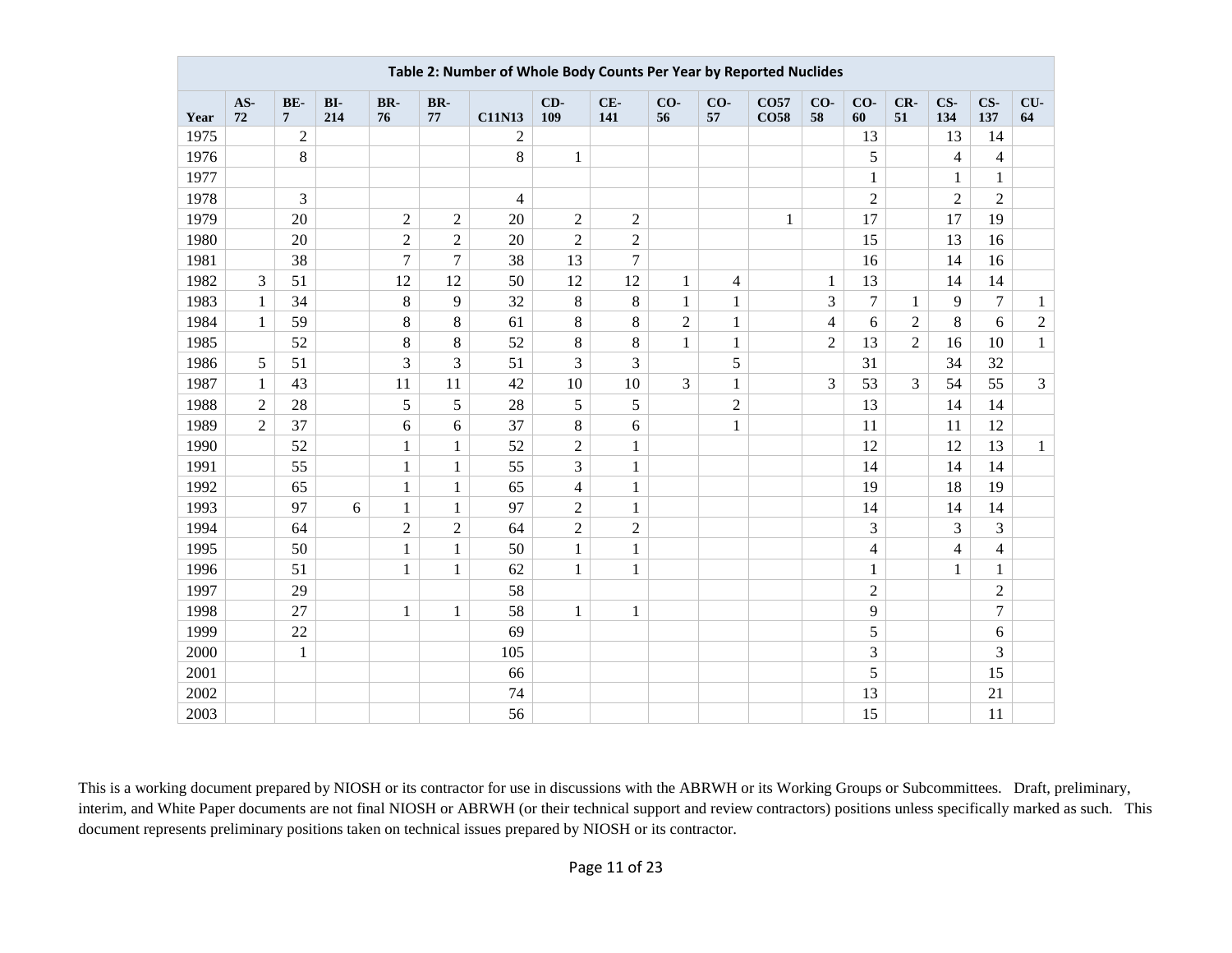|      | Table 2: Number of Whole Body Counts Per Year by Reported Nuclides (cont.) |                |                |                                |                            |                            |                |                  |                  |                |                |                     |                     |                     |              |                |           |
|------|----------------------------------------------------------------------------|----------------|----------------|--------------------------------|----------------------------|----------------------------|----------------|------------------|------------------|----------------|----------------|---------------------|---------------------|---------------------|--------------|----------------|-----------|
| Year | CU-<br>67                                                                  | EU-<br>152     | FE-<br>59      | <b>FISSION</b><br><b>PRODS</b> | <b>GE67</b><br><b>GA67</b> | <b>GE68</b><br><b>GA68</b> | HF-<br>173     | HG-<br>195M      | HG-<br>197       | HG-<br>197M    | HG-<br>203     | $\mathbf{I}$<br>123 | $\mathbf{I}$<br>125 | $\mathbf{I}$<br>131 | $I-132$      | MN-<br>54      | NA-<br>22 |
| 1975 |                                                                            |                |                | 1                              |                            |                            |                |                  |                  |                |                |                     |                     |                     |              | $\overline{2}$ |           |
| 1976 |                                                                            |                |                | $\mathbf 1$                    |                            |                            |                |                  |                  |                |                |                     | $\overline{4}$      |                     |              | $8\,$          |           |
| 1977 |                                                                            |                |                |                                |                            |                            |                |                  |                  |                |                |                     |                     |                     |              |                |           |
| 1978 |                                                                            |                |                |                                |                            |                            |                |                  |                  |                |                |                     |                     |                     |              | $\overline{4}$ |           |
| 1979 |                                                                            | $\overline{2}$ |                |                                |                            |                            |                | $\sqrt{2}$       | $\sqrt{2}$       | $\overline{c}$ | $\overline{2}$ |                     |                     |                     |              | 20             | $\tau$    |
| 1980 |                                                                            | $\overline{c}$ |                |                                |                            |                            |                | $\boldsymbol{2}$ | $\overline{c}$   | $\overline{c}$ | $\sqrt{2}$     |                     | $8\,$               |                     |              | 20             | 20        |
| 1981 |                                                                            | 13             |                |                                |                            |                            |                | $\overline{7}$   | 13               | $\overline{7}$ | 13             |                     | 17                  |                     |              | 38             | 38        |
| 1982 |                                                                            | 12             |                |                                |                            |                            |                | 12               | 14               | 13             | 14             |                     | $\overline{c}$      | $\mathbf{1}$        |              | 51             | 50        |
| 1983 | 1                                                                          | $\,8\,$        | 1              |                                |                            |                            |                | 8                | 10               | $8\,$          | 9              |                     | $\overline{7}$      | $\mathbf{2}$        |              | 34             | 32        |
| 1984 | $\overline{2}$                                                             | $8\,$          | $\sqrt{2}$     |                                |                            |                            |                | $\,8\,$          | 12               | 8              | $\,8\,$        | $\overline{2}$      | 26                  | $\mathbf{2}$        |              | 59             | 59        |
| 1985 | $\mathbf{1}$                                                               | $8\,$          | $\mathbf{1}$   |                                | $\mathbf{1}$               | $\mathbf{2}$               |                | $8\,$            | $\,8\,$          | 8              | $\,8\,$        |                     | 39                  | $\mathbf{1}$        |              | 55             | 52        |
| 1986 |                                                                            | 3              |                |                                | $\mathbf{1}$               | $\overline{c}$             |                | $\overline{3}$   | 3                | $\overline{3}$ | 3              |                     | 10                  |                     |              | 51             | 51        |
| 1987 | $\overline{3}$                                                             | $10\,$         | $\overline{3}$ |                                | $\overline{c}$             | $\mathbf{2}$               |                | 10               | 10               | 10             | 10             |                     | 21                  |                     |              | 42             | 43        |
| 1988 |                                                                            | 5              |                |                                |                            |                            |                | $\sqrt{5}$       | $\sqrt{5}$       | 5              | 5              |                     | $10\,$              |                     |              | 28             | 28        |
| 1989 |                                                                            | $8\,$          |                |                                |                            |                            |                | $6\,$            | $8\,$            | 6              | $\,8\,$        |                     | 8                   |                     | $\mathbf{1}$ | 37             | 37        |
| 1990 |                                                                            | $\sqrt{2}$     |                |                                |                            |                            |                | $\mathbf{1}$     | $\boldsymbol{2}$ | $\mathbf{1}$   | $\overline{c}$ |                     |                     |                     |              | 52             | 52        |
| 1991 |                                                                            | $\overline{c}$ |                |                                |                            |                            |                | $\mathbf{1}$     | $\overline{2}$   | $\mathbf{1}$   | $\overline{2}$ |                     |                     |                     |              | 55             | 55        |
| 1992 |                                                                            | $\overline{4}$ |                |                                |                            |                            |                | $\mathbf{1}$     | 4                | 1              | $\overline{4}$ |                     |                     |                     |              | 65             | 65        |
| 1993 |                                                                            | $\overline{c}$ |                |                                |                            |                            |                | $\mathbf{1}$     | $\boldsymbol{2}$ | $\mathbf{1}$   | $\overline{c}$ |                     | $\sqrt{2}$          |                     |              | 97             | 97        |
| 1994 |                                                                            | $\overline{c}$ |                |                                |                            |                            |                | $\sqrt{2}$       | $\overline{2}$   | $\overline{2}$ | $\overline{2}$ |                     | 3                   |                     |              | 64             | 64        |
| 1995 |                                                                            | $\mathbf{1}$   |                |                                |                            |                            |                | $\mathbf{1}$     | $\mathbf{1}$     | $\mathbf{1}$   | $\mathbf{1}$   |                     | $\sqrt{2}$          |                     |              | 50             | 50        |
| 1996 |                                                                            | 12             |                |                                |                            |                            |                | $\mathbf{1}$     | $\mathbf{1}$     | $\mathbf{1}$   | $\mathbf{1}$   |                     |                     |                     |              | 51             | 62        |
| 1997 |                                                                            | 28             |                |                                |                            |                            | $\overline{2}$ |                  |                  |                |                |                     |                     |                     |              | 29             | 57        |
| 1998 |                                                                            | 34             |                |                                |                            |                            |                | $\mathbf{1}$     | $\mathbf{1}$     | $\mathbf{1}$   | $\mathbf{1}$   |                     |                     |                     |              | 27             | 58        |
| 1999 |                                                                            | 47             |                |                                |                            |                            | $\mathbf{1}$   |                  |                  |                |                |                     |                     |                     |              | 22             | 69        |
| 2000 |                                                                            | 104            |                |                                |                            |                            |                |                  |                  |                |                |                     |                     |                     |              | $\mathbf{1}$   | 105       |
| 2001 |                                                                            | 66             |                |                                |                            |                            |                |                  |                  |                |                |                     |                     |                     |              |                | 66        |
| 2002 |                                                                            | 74             |                |                                |                            |                            |                |                  |                  |                |                |                     |                     |                     |              |                | 74        |
| 2003 |                                                                            | 56             |                |                                |                            |                            |                |                  |                  |                |                |                     |                     |                     |              |                | 56        |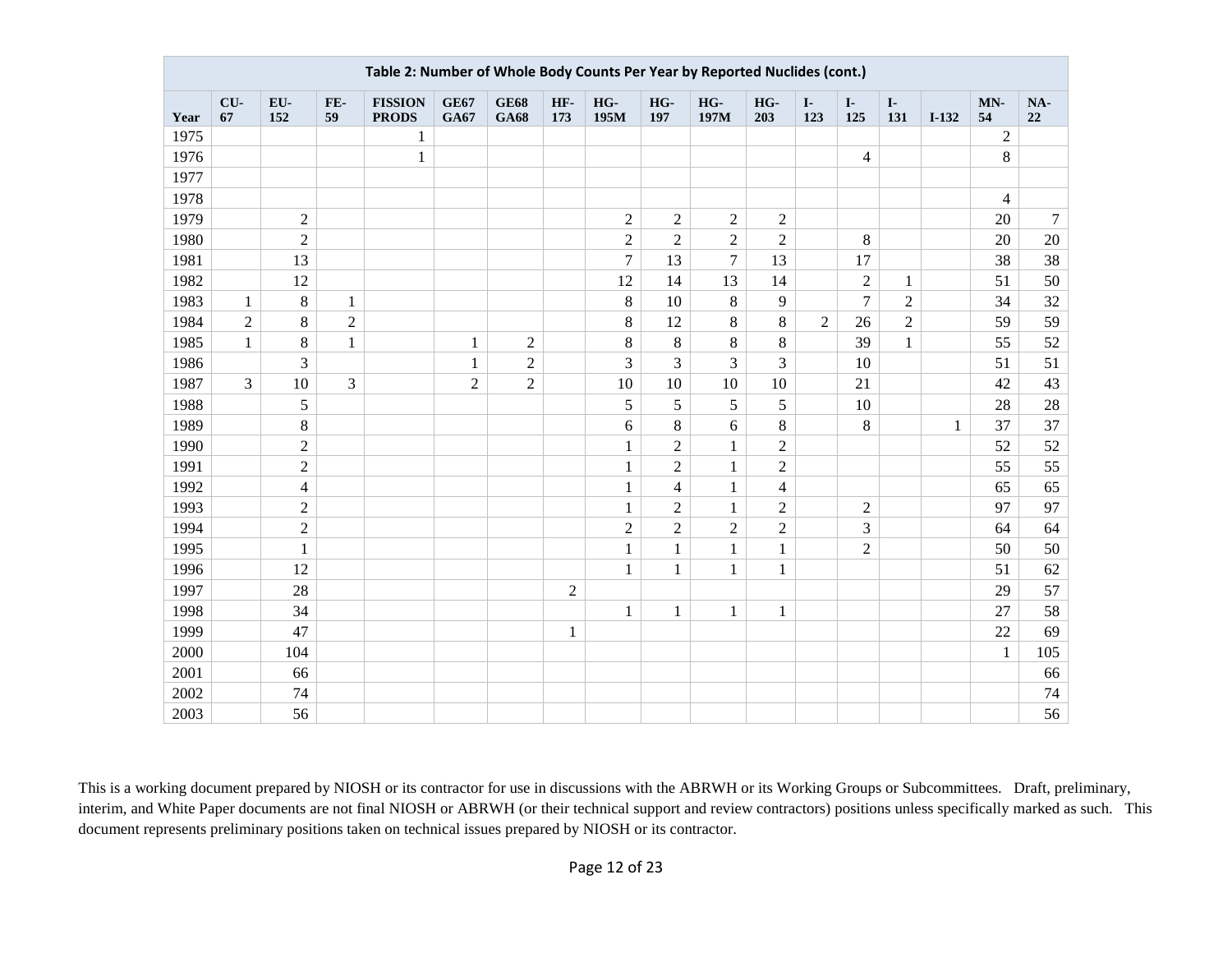|      | Table 2: Number of Whole Body Counts Per Year by Reported Nuclides (cont.) |                |                |                |                |                  |                |                            |                         |                |                |              |                |                |              |                         |              |
|------|----------------------------------------------------------------------------|----------------|----------------|----------------|----------------|------------------|----------------|----------------------------|-------------------------|----------------|----------------|--------------|----------------|----------------|--------------|-------------------------|--------------|
| Year | NA-<br>24                                                                  | ND-<br>147     | OS-<br>185     | RB-<br>83      | RB-<br>84      | $SB-$<br>124     | SC-<br>46      | <b>SE72</b><br><b>AS72</b> | SE-<br>75               | SM-<br>145     | TA-<br>179     | TE-<br>132   | TL-<br>201     | TL-<br>202     | $V-48$       | ZN-65                   | ZR-<br>95    |
| 1975 | $\sqrt{2}$                                                                 |                |                |                |                |                  |                |                            |                         |                |                |              |                |                |              |                         |              |
| 1976 | $8\,$                                                                      |                |                |                |                |                  |                |                            |                         |                |                |              |                |                |              |                         |              |
| 1977 |                                                                            |                |                |                |                |                  |                |                            |                         |                |                |              |                |                |              |                         |              |
| 1978 | 3                                                                          |                |                |                |                |                  |                |                            |                         |                |                |              |                |                |              |                         |              |
| 1979 | 13                                                                         | $\sqrt{2}$     | $\sqrt{2}$     | $\sqrt{2}$     | $\overline{c}$ | $\overline{2}$   |                |                            | $\overline{c}$          | $\sqrt{2}$     | $\overline{2}$ |              | $\sqrt{2}$     | $\overline{2}$ |              |                         |              |
| 1980 |                                                                            | $\sqrt{2}$     | $\sqrt{2}$     | $\sqrt{2}$     | $\overline{c}$ | $\overline{c}$   |                |                            | $\overline{c}$          | $\overline{2}$ | $\sqrt{2}$     |              | $\mathbf{2}$   | $\sqrt{2}$     |              |                         |              |
| 1981 |                                                                            | $\overline{7}$ | $\overline{7}$ | $\overline{7}$ | $\overline{7}$ | $\boldsymbol{7}$ |                |                            | $\overline{7}$          | $\overline{7}$ | 13             |              | $\overline{7}$ | $\tau$         |              |                         |              |
| 1982 |                                                                            | 12             | 13             | 12             | 12             | 12               | $\overline{4}$ |                            | 12                      | 12             | 12             |              | 12             | 14             | $\mathbf{1}$ |                         |              |
| 1983 |                                                                            | $\,8\,$        | 9              | $8\,$          | $\,8\,$        | $\,8\,$          | $\sqrt{2}$     |                            | $8\,$                   | $8\,$          | $\,8\,$        |              | $\,8\,$        | $\,8\,$        | $\mathbf{1}$ | $\mathbf{1}$            |              |
| 1984 |                                                                            | 8              | $\,8\,$        | $8\,$          | $\,8\,$        | 8                | $\mathbf{1}$   |                            | 8                       | $8\,$          | $\,8\,$        |              | $\,8\,$        | $\,8\,$        | 3            | $\overline{2}$          |              |
| 1985 |                                                                            | $\,8\,$        | $8\,$          | $8\,$          | 8              | 12               |                | $\mathbf{1}$               | 9                       | $8\,$          | $\,8\,$        |              | $\,8\,$        | $\,8\,$        | $\mathbf{1}$ | $\overline{2}$          | $\sqrt{2}$   |
| 1986 |                                                                            | 3              | 3              | $\overline{4}$ | $\overline{4}$ | 3                | 5              | 1                          | $\overline{\mathbf{4}}$ | $\overline{3}$ | 3              |              | 3              | $\overline{3}$ |              |                         | $\mathbf{1}$ |
| 1987 |                                                                            | 10             | 10             | 11             | 11             | 10               | $\mathbf{1}$   | $\overline{2}$             | 13                      | 11             | 10             |              | 10             | 10             | 3            | $\overline{\mathbf{4}}$ |              |
| 1988 |                                                                            | 5              | 5              | $\tau$         | 5              | 5                | $\sqrt{2}$     | $\mathbf{1}$               | 11                      | 5              | 5              |              | 5              | 5              |              |                         |              |
| 1989 |                                                                            | 6              | 6              | 6              | 6              | 6                | $\mathbf{1}$   |                            | 6                       | 6              | $\,8\,$        | $\mathbf{1}$ | 6              | 6              |              |                         | $\mathbf{1}$ |
| 1990 |                                                                            | $\,1\,$        | $\mathbf{1}$   | $\mathbf{1}$   | $\mathbf{1}$   | $\mathbf{1}$     |                |                            | $\mathbf{1}$            | $\mathbf{1}$   | 3              |              | $\mathbf{1}$   | $\mathbf{1}$   |              | $\mathbf{1}$            |              |
| 1991 |                                                                            | $\mathbf 1$    | $\mathbf{1}$   | $\mathbf{1}$   | $\mathbf{1}$   | $\,1\,$          |                |                            | $\mathbf{1}$            | $\mathbf{1}$   | $\overline{2}$ |              | $\mathbf{1}$   | $\mathbf{1}$   |              |                         |              |
| 1992 |                                                                            | $\mathbf{1}$   | $\mathbf{1}$   | $\mathbf{1}$   | $\mathbf{1}$   | $\mathbf{1}$     |                |                            | $\mathbf{1}$            | $\mathbf{1}$   | $\overline{4}$ |              | $\mathbf{1}$   | $\,1$          |              |                         |              |
| 1993 |                                                                            | $\mathbf{1}$   | $\mathbf{1}$   | $\mathbf{1}$   | $\mathbf{1}$   | $\mathbf{1}$     |                |                            | $\mathbf{1}$            | $\mathbf{1}$   | $\overline{2}$ |              | $\mathbf{1}$   | $\mathbf{1}$   |              |                         |              |
| 1994 |                                                                            | $\sqrt{2}$     | $\overline{2}$ | $\overline{2}$ | $\overline{c}$ | $\sqrt{2}$       |                |                            | $\overline{2}$          | $\overline{2}$ | $\overline{2}$ |              | $\sqrt{2}$     | $\overline{2}$ |              |                         |              |
| 1995 |                                                                            | $\mathbf{1}$   | $\mathbf{1}$   | $\mathbf{1}$   | $\mathbf{1}$   | $\mathbf{1}$     |                |                            | $\mathbf{1}$            | $\mathbf{1}$   | $\mathbf{1}$   |              | $\mathbf{1}$   | $\mathbf{1}$   |              |                         |              |
| 1996 |                                                                            | $\mathbf{1}$   | $\mathbf{1}$   | $\mathbf{1}$   | $\mathbf{1}$   | $\mathbf{1}$     |                |                            | $\mathbf{1}$            | $\mathbf{1}$   | $\mathbf{1}$   |              | $\mathbf{1}$   | $\mathbf{1}$   |              |                         |              |
| 1997 |                                                                            |                |                |                |                |                  |                |                            |                         |                |                |              |                |                |              |                         |              |
| 1998 |                                                                            | $\mathbf{1}$   | 1              | 1              | $\mathbf{1}$   | $\mathbf{1}$     |                |                            | $\,1$                   | $\mathbf{1}$   | $\mathbf{1}$   |              | $\mathbf{1}$   | $\mathbf{1}$   |              |                         |              |
| 1999 |                                                                            |                |                |                |                |                  |                |                            |                         |                |                |              |                |                |              |                         |              |
| 2000 |                                                                            |                |                |                |                |                  |                |                            |                         |                |                |              |                |                |              |                         |              |
| 2001 |                                                                            |                |                |                |                |                  |                |                            |                         |                |                |              |                |                |              |                         |              |
| 2002 |                                                                            |                |                |                |                |                  |                |                            |                         |                |                |              |                |                |              |                         |              |
| 2003 |                                                                            |                |                |                |                |                  |                |                            |                         |                |                |              |                |                |              |                         |              |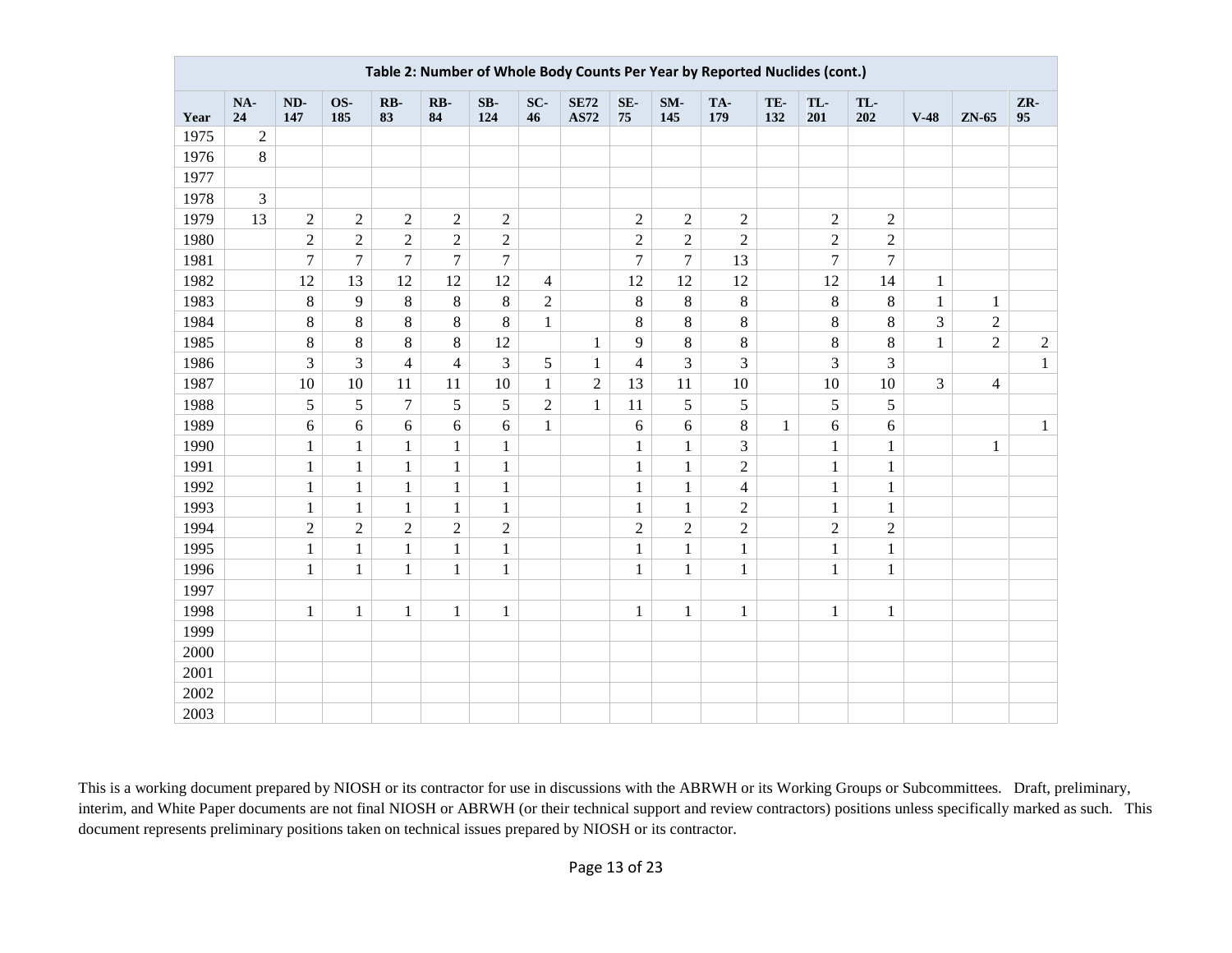#### **WORK GROUP ISSUE 4: FEASIBILITY OF DOSE ESTIMATION FOR NEUTRON EXPOSURE AT LANL, POST 1975**

**WG ISSUE 4-1:** *NIOSH provided proposed method for using ratios from 80-82 to extrapolate back to 76-79. NIOSH needs to follow-up on site data based on jobs and areas to assure operational documents support approach. If operational data supports NIOSH intends on using a distribution of n/p ratios for estimating neutron doses from 76-79.*

# **NIOSH RESPONSE TO WG ISSUE 4-1:**

This issue pertains to taking NP ratio distributions from 1980-1982 and using them for the period 1976-1979. We could find no information to show that significant operational variations occurred during the period 1976 to 1982. Information previously sent to the work group showed that any changes in manpower and increase of dosimetry records began with the mid-1980s and would not be part of this extrapolation. In the **ABRWH\AB Document Review\LANL SEC-00109\Documents for 5-2012 WGMtg** file, we have included an Excel spreadsheet, **ISSUE 4-1**, based on NOCTS data base job titles and descriptions cross-referenced to neutron and photon dose and NP ratio. It shows NP ratios to be in the range of the NP ratio distribution sent to the work group in previous meetings. We will also send to the work group a new white paper entitled *LANL Neutron-to-Photon (NP) Dose Ratio Analysis* that discusses the NP ratio over time based on instrument measurements. This document is currently under classification review by LANL. There are several neutron/photon survey documents from the 2/29/2012 data capture that pertain to LAMPF, where a large percentage of the neutron dose is received. These are: **SRDB Ref IDs 109442, 109441, 45498, 109565, and 109579**. In none of these documents is there information that contradicts the use of 80-82 NP ratio data for use in the years 1976-79.

Based on these data, we feel the extrapolation approach is valid and should be used.

**WG ISSUE 4-2:** *SC&A will review provided documents from NIOSH. SC&A generally OK with approach.*

#### **NIOSH RESPONSE TO WG ISSUE 4-2:**

No NIOSH response required.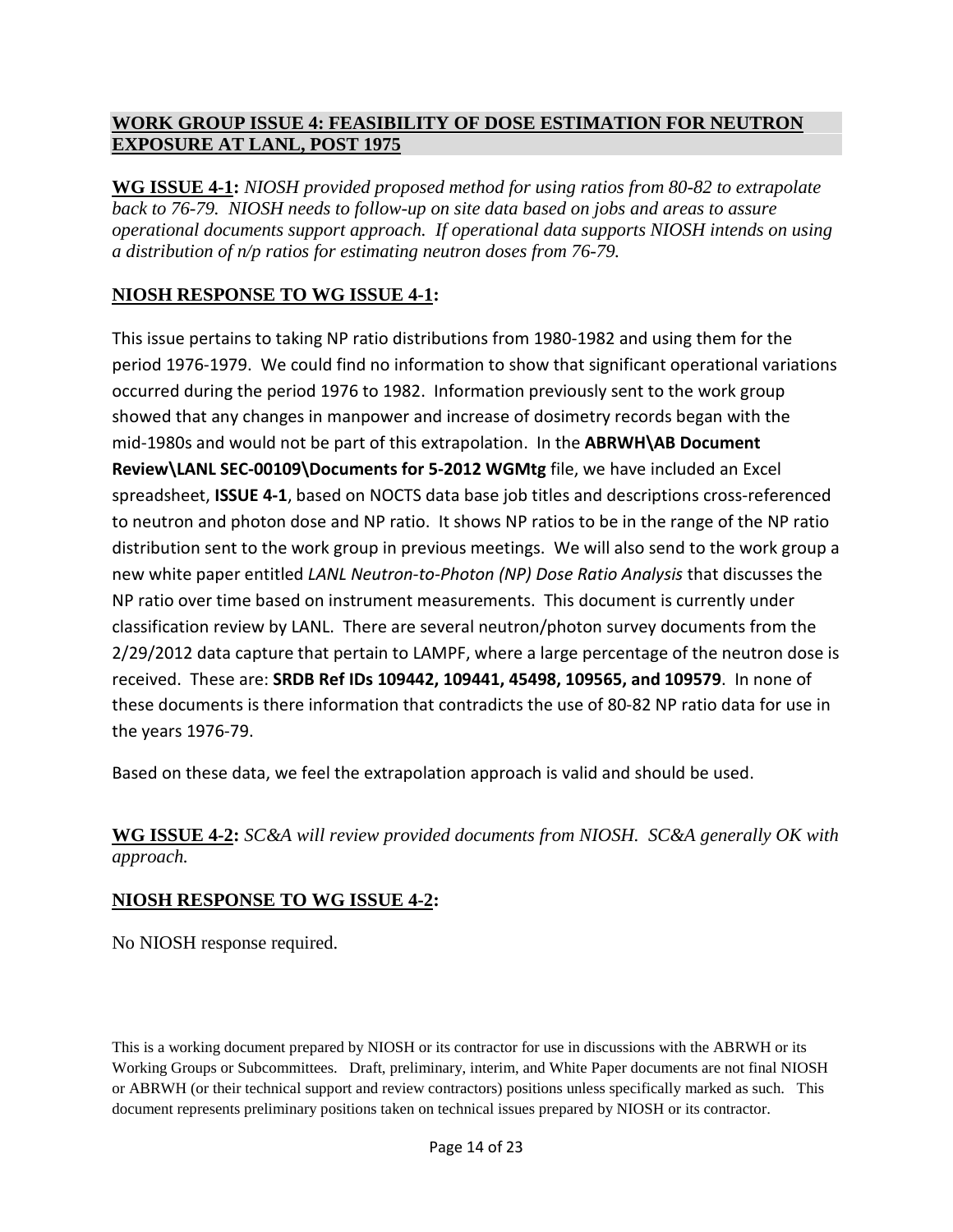#### **WORK GROUP ISSUE 5: FEASIBILITY OF DOSE ESTIMATION FOR RADIOLOGICAL EXPOSURE SOURCES AT LAMPF/LANSCE (EXPOSURE TO WORKERS ADJACENT TO THE FACILITY)**

**WG ISSUE 5-1:** *LAMPF and LANCE examples considered as part of response to issue 4 – include in distribution.*

# **NIOSH RESPONSE TO WG ISSUE 5-1:**

No NIOSH response required.

**WG ISSUE 5-2:** *Remains a NIOSH action item*

# **NIOSH RESPONSE TO WG ISSUE 5-2:**

This issue pertains to LAMPF holding pond data and the ability to bound dose. Several documents were collected from LANL in the 2/29/2012 data capture pertaining to LAMPF lagoon survey data. LANL staff was contacted about the lagoon sampling and they stated that there are sufficient sampling data available for our needs; this was confirmed during the data capture visit. The following documents show examples from the mid-1980s of non-tritium radionuclides: **SRDB Ref IDs 45509, 109619, 109613, 109621, 109622, 109624, 73424, 109620, and 45421**. There are several more documents like this at LANL from other years, but the data contained in these files can be used to produce an estimate of dose. Specific to tritium, a PDF on 1986 tritium concentrations is provided in the **ABRWH\AB Document Review\LANL SEC-00109\Documents for 5-2012 WGMtg** folder. It is entitled *TA 53 Lagoon Tritium Concentration Plot 1986*.

A model can be constructed from these data to bound dose from the east and west over-flow lagoons.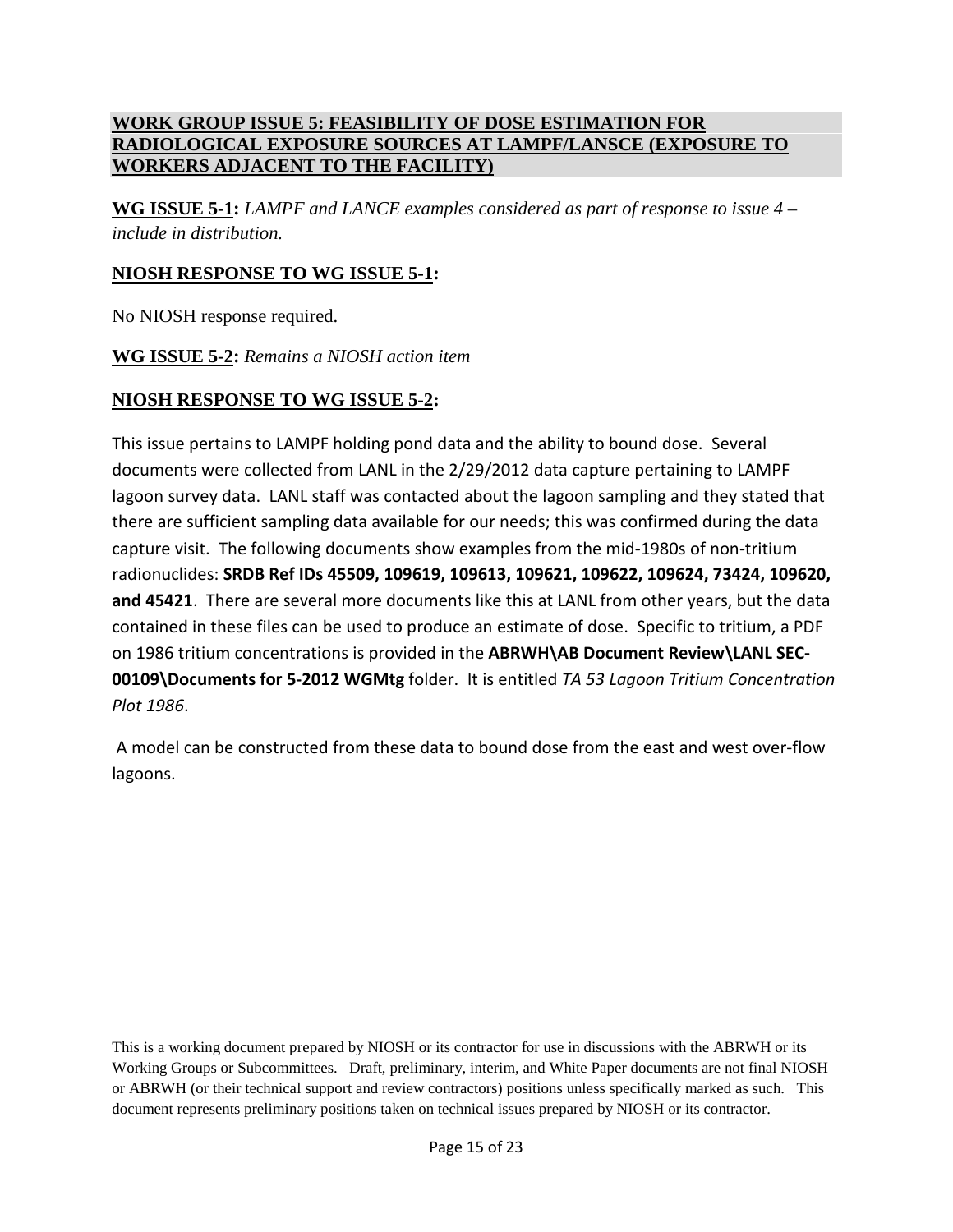#### **WORK GROUP ISSUE 6: RADIATION EXPOSURE TO SPECIAL TRITIUM COMPOUNDS**

**WG ISSUE 6-1:** *NIOSH will have to get into the classified documents further to better characterize the source term and potential for exposure (who could be exposed and to what).*

#### **NIOSH RESPONSE TO WG ISSUE 6-1:**

NIOSH has reviewed the classified documents and has found nothing to alter the previous response to this issue.

**WG ISSUE 6-2:** *Remains a NIOSH action item. SC&A is recommending that NIOSH consider two classified documents at Germantown related to this issue that should be considered (LANL related documents).*

#### **NIOSH RESPONSE TO WG ISSUE 6-2:**

NIOSH has reviewed the classified documents and has found nothing to alter the previous response to this issue.

# **WORK GROUP ISSUE 7: UNMONITORED EXPOSURE OF SUPPORT SERVICE PERSONNEL**

*No 05-02-11 issues listed for this item.*

# **PETITIONER ISSUES RAISED DURING WORK GROUP MEETINGS**

**PETITIONER ISSUE 1.2:** *NIOSH will specifically address firing site in table of exotic exposures.*

# **NIOSH RESPONSE TO PETITIONER ISSUE 1.2:**

NIOSH acknowledges the firing site as a location where contamination may be present, including exotics contamination, and presumptive exposures to the so-called 'exotic' radionuclide may be addressed using the bounding internal dose estimate described in the Evaluation Report. This method assigns intakes based on co-worker intakes, leaving the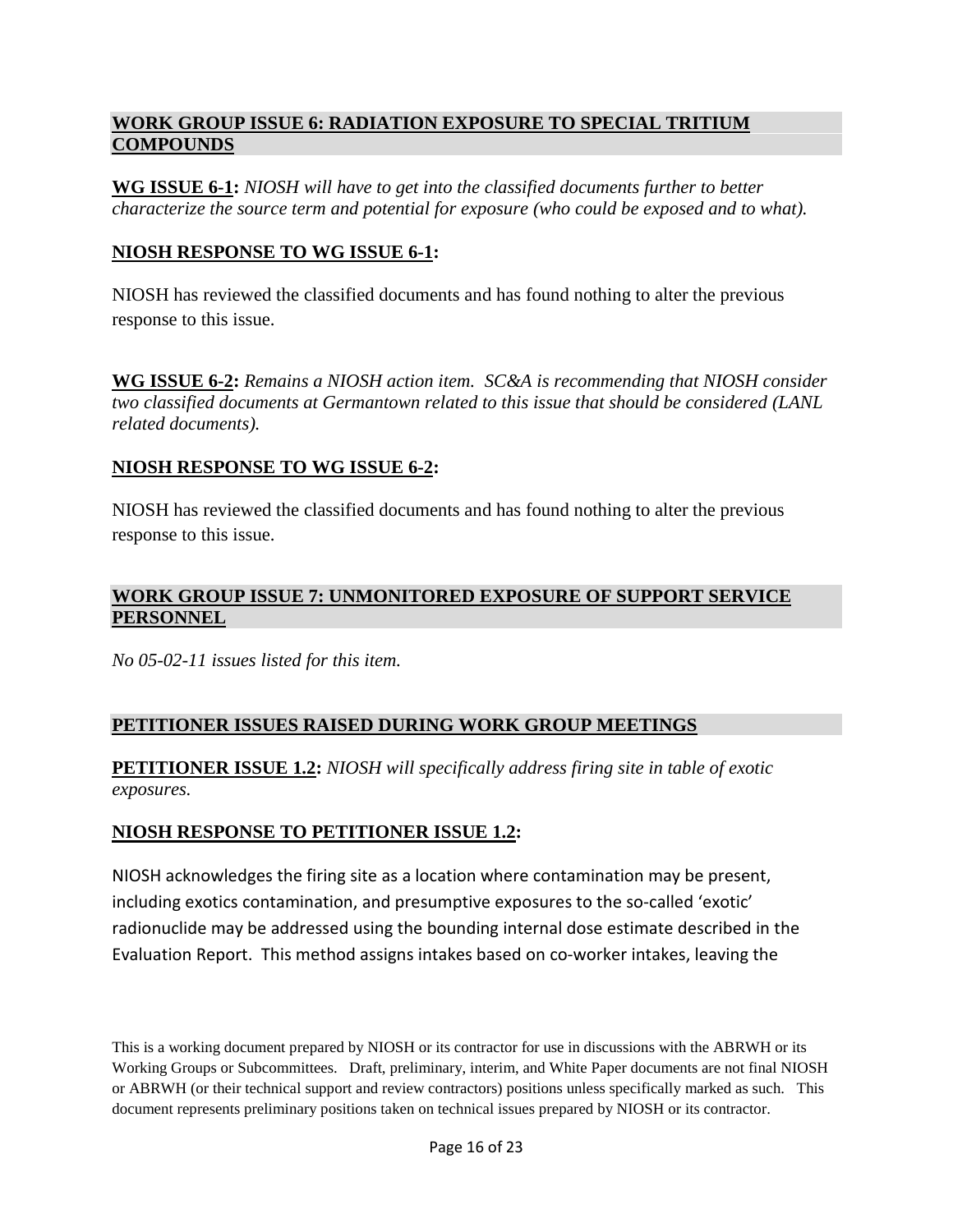radionuclide of concern and the era of possible exposure to be determined based on casespecific data.

**PETITIONER ISSUE 1.3:** *NIOSH will not use badge access to determine dose. No further action.*

**PETITIONER ISSUE 1.4:** *No further action.*

**PETITIONER ISSUE 1.5***: SC&A provided a response and NIOSH is considering SC&A response. Many are just clarifying questions. Two bigger issues: 1) adequacy of stack monitoring to estimate environmental doses and 2) resuspension from contamination should be further clarified (particularly of concern for support service workers).*

# **NIOSH RESPONSE TO PETITIONER ISSUE 1.5:**

For the purpose of bounding dose, if intakes are based on bioassay, even surrogate bioassay, the adequacy of stack monitoring or the issue of resuspension would be irrelevant.

**PETITIONER ISSUE 1.6***: NIOSH will address this in addressing the completeness of table on exotic source terms. Other areas which are of concern should be demonstrated to be covered by environmental exposure approach (see 1.5 of this section).*

# **NIOSH RESPONSE TO PETITIONER ISSUE 1.6:**

No NIOSH response required. See Issue 2-1.

**PETITIONER ISSUE 1.7***: NIOSH issued a white paper regarding approach for reconstructing doses to workers involved in fire. Doses based on available monitoring data as calculated by NIOSH were small. SC&A raised concerns about work by fire fighters in 'up close operations' where re-suspension might be an issue.*

# **NIOSH RESPONSE TO PETITIONER ISSUE 1.7:**

For particle sizes in the range of dosimetric interest (1-5 microns), settling velocities are low over the entire range (for wildland fire research, PM10 are considered as a group). Thus, concentrations would not vary significantly between sampling height (approximately 48-66 inches) and closer to the ground. Larger, non-respirable, particle concentrations might vary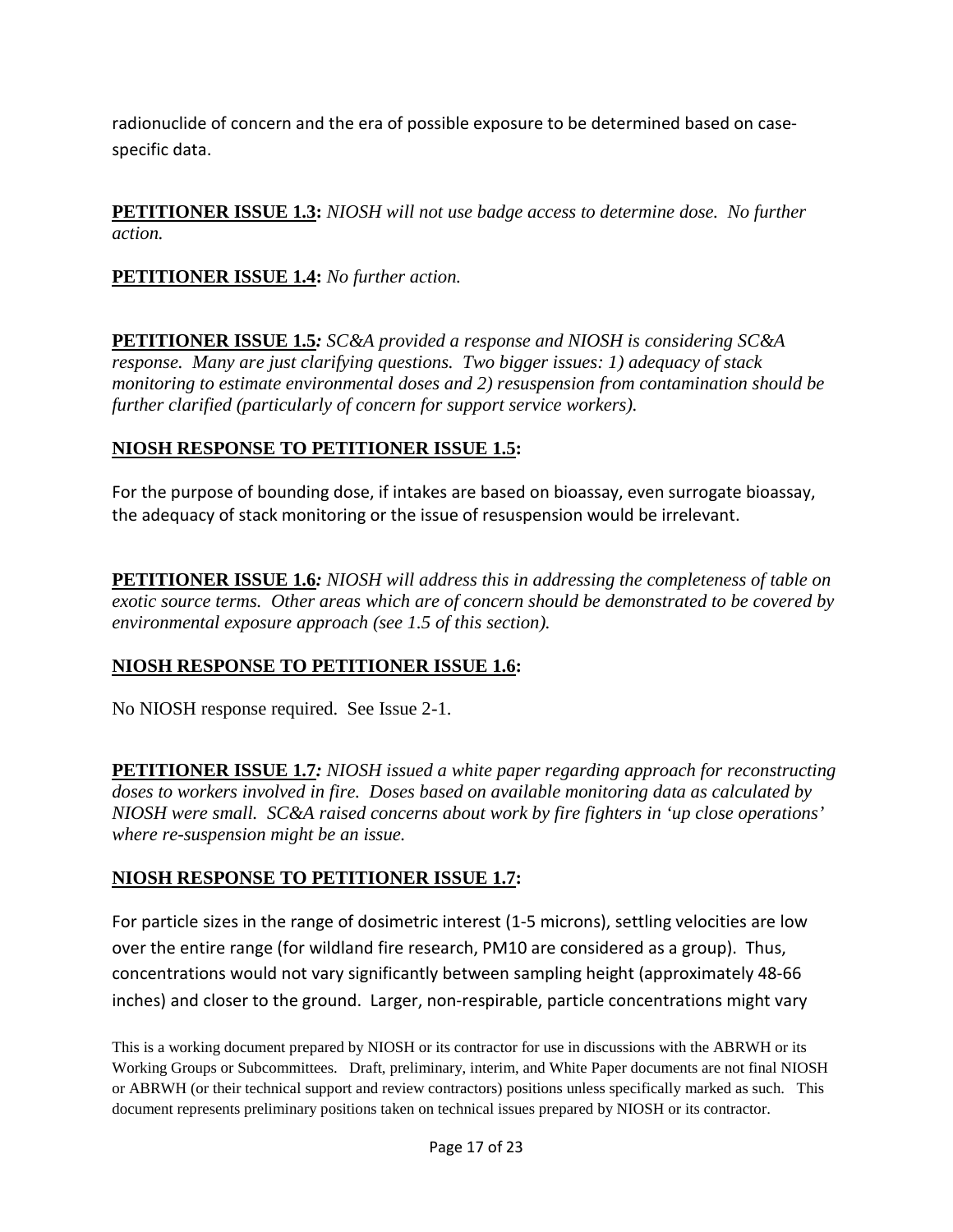more in this region; however, studies of wildland fire smoke and particulate do not furnish detail on this issue. Similarly, low settling velocities also mean that samplers near the fire are likely to be representative, for particles in the range of interest. Since some samplers were close enough for clogging to be an issue, AND the highest concentrations were used, the method used in the white paper is both unrealistic and overestimating. AIRNET stations actually do measure resuspended dust (Reference SRDB Ref ID 35741, page 94) at all times.

# **PETITIONER ISSUE 1.8***: Remains an action for workgroup members.*

#### **NIOSH RESPONSE TO PETITIONER ISSUE 1.8:**

Even though LANL work has often been campaign-based like work at NTS, there are significant differences between the two sites when considering the quantity and quality of available data. The health physics program at LANL appears to have been considerably more robust during this time period. It is certainly is documented much better. NIOSH therefore believes the LANL site should be evaluated separately based on its own health physics and dose assessment programs.

# **REFERENCES**

- LANL (Los Alamos National Laboratory) 1994. *Los Alamos National Laboratory Environment, Safety and Health Division Personnel Dosimetry Operations – External Dosimetry Technical Basis Document*, ESH-4-PDO-94:005. Los Alamos National Laboratory, Los Alamos, New Mexico. February 8, 1994. [SRDB Ref ID: 27265]
- LANL (Los Alamos National Laboratory) 2001a. *Photodosimetry Evaluation Book, Volume VIII*. Los Alamos National Laboratory, Los Alamos, New Mexico. [SRDB Ref ID: 27292]
- LANL SEC-00109. 2008. *SEC Petition for all service support workers working in any Technical Area with a history of radioactive material at the LANL from 1976–2005*. National Institute for Occupational Safety and Health, Office of Compensation Analysis and Support, Cincinnati, Ohio. May 29, 2008.
- Mallett, M.W., Vasilik, D.G., Littlejohn, G.J., and Cortez, J.R. 1990. *High-Energy Neutron Dosimetry at the Clinton P. Anderson Meson Physics Facility, LA-11740-MS*. University of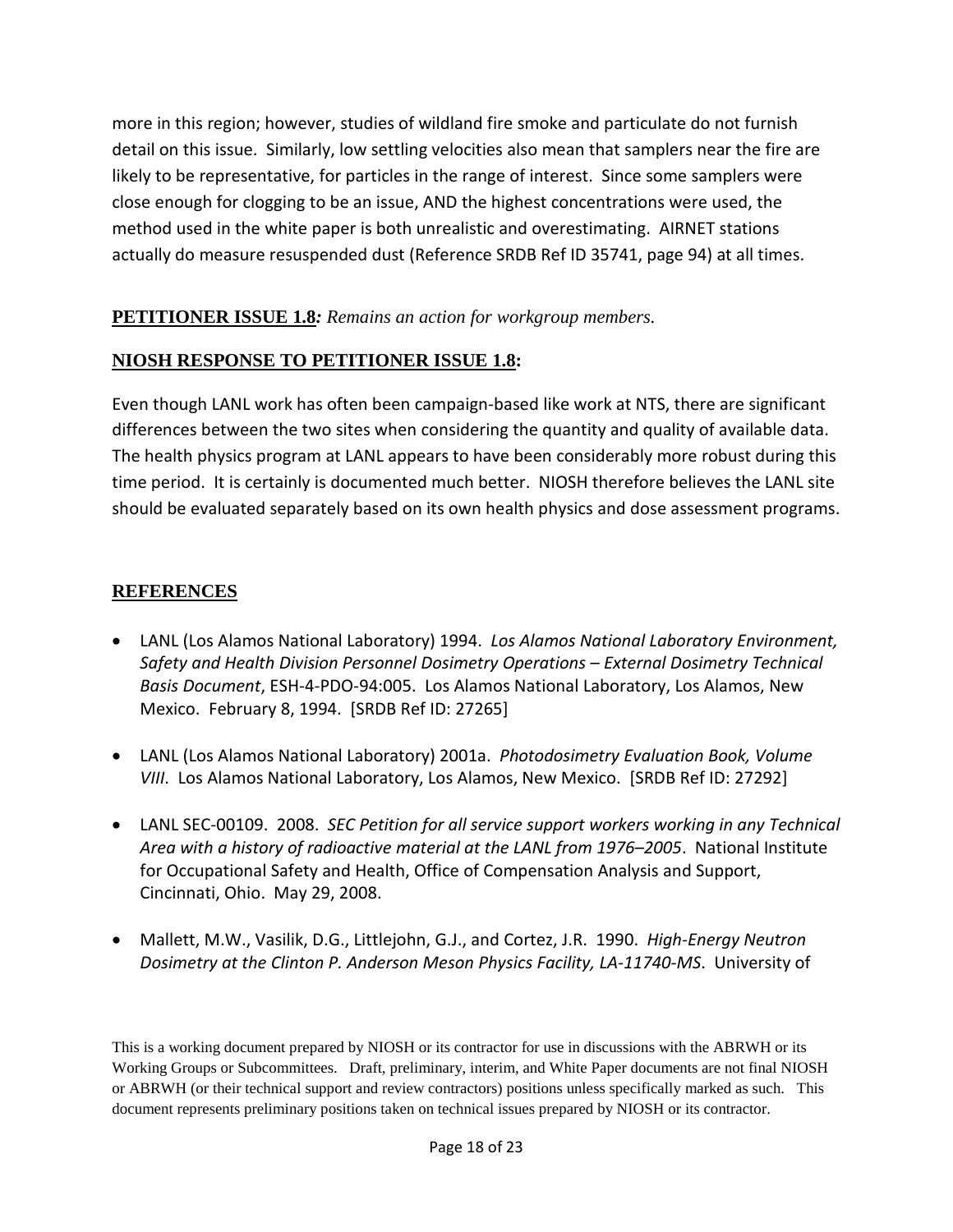California, Los Alamos National Laboratory, Los Alamos, New Mexico. January 1990. [SRDB Ref ID: 912]

- NIOSH (National Institute for Occupational Safety and Health) 2009. *SEC Petition Evaluation Report, Petition SEC-00109,* Rev 0. Office of Compensation Analysis and Support, Cincinnati, Ohio. January 22, 2009.
- ORAUT (Oak Ridge Associated Universities Team) 2007a. *Fission and Activation Product Assignment for Internal Dose-Related Gross Beta and Gross Gamma Analyses*, ORAUT-OTIB-0054, Rev. 00. ORAUT, Cincinnati, Ohio. November 19, 2007.
- ORAUT (Oak Ridge Associated Universities Team) 2007b. *Technical Information Bulletin: Internal Dosimetry Coworker Data for Los Alamos National Laboratory,* ORAUT-OTIB-0062, Rev. 00-C. ORAUT, Cincinnati, Ohio. April 18, 2007.
- ORAUT (Oak Ridge Associated Universities Team) 2009b. *Technical Basis Document for the Los Alamos National Laboratory – Occupational Internal Dose*, ORAUT-TKBS-0010-5, Rev. 01-F. ORAUT, Cincinnati, Ohio. June 16, 2009.
- ORAUT (Oak Ridge Associated Universities Team) 2009c. *Technical Basis Document for the Los Alamos National Laboratory – Occupational External Dose,* ORAUT-TKBS-0010-6, Rev. 01 PC-1-A. ORAUT, Cincinnati, Ohio. June 11, 2009.
- ORAUT (Oak Ridge Associated Universities Team) 2012. *White Paper: LANL Neutron-to-Photon (NP) Dose Ratio Analysis*, Rev. 00, ORAUT, Cincinnati, Ohio. March 15, 2012. (Document currently under LANL review)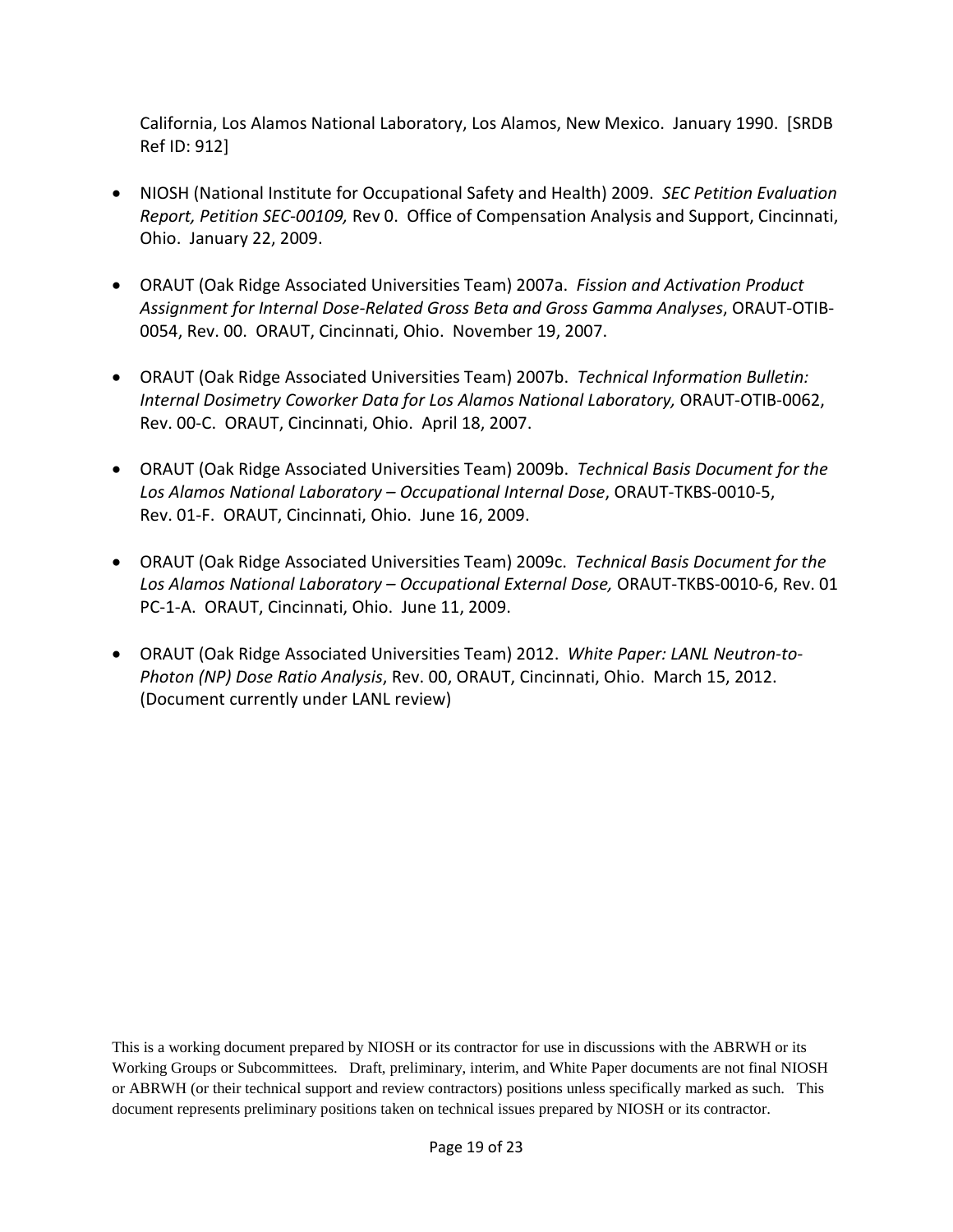## **ATTACHMENT A: LANL INTERVIEW RESPONSES**

## **SC&A Site Expert Interview Questions & Responses Los Alamos National Laboratory (LANL) Whole Body Counting/Assessment Staff September 12, 2011; SRDB Ref ID: 110383 [reformatted]**

Following are collective responses by knowledgeable staff from the LANL Radiation Protection Program, corresponding to Advisory Board questions received by LANL on August 23, 2011.

**Question 1:** Does the LANL ES&H, health physics, internal dosimetry, or in vivo program have any record of this audit and/or the LANL program's response? If a written response is located, please provide a copy of it and any additional documentation pertaining to it.

LANL RESPONSE: *Yes, LANL has a copy of the assessment mentioned above and a copy of the LANL response [August 2, 2001; ESH-RPO:01-21; "Response to DOE-LAAO Report Number 2000-RP-1…"; Joseph Graf to Kenneth Zamora] (Attachments 1 & 2). This response documented corrective actions addressing Finding #1 of the assessment regarding management review of dosimetry enrollment. There is no additional documentation pertaining to this response available. Per instructions in the assessment report and convention at the time, there was no formal response to observations (opportunities for improvement) in the assessment report.*

**Question 2:** Is there anyone on staff who is familiar with this review, its findings, or LANL's response? If so, we would appreciate both a brief summary of what is known and an opportunity to discuss it with them. Likewise, if anyone is familiar with the issue of completeness of library reference peaks and how incomplete references may have affected LANL's historic in vivo counting program, we would like to talk with them.

LANL RESPONSE: *Yes, there is current LANL staff familiar with the topics discussed in the assessment. Observation #2 was an opportunity for improvement regarding procedural formality and adding analysis libraries for the LANL In Vivo Measurements Laboratory. As is well documented, the internal dosimetry program at LANL was focused on primary nuclides of concern, which is still true presently. IVML analysis libraries have been added over time as warranted based on potential occupational exposures; these libraries improve the process efficiency for identifying and quantifying nuclides. Without these libraries, the IVML instrumentation was - and remains - capable of detecting nuclides outside these libraries. The process in place still enabled identification and quantification of intakes of other nuclides – this was just done manually (see response to Question 5). Observation #2 highlighted Th-232 and mixed activation products – both of these were detectable with*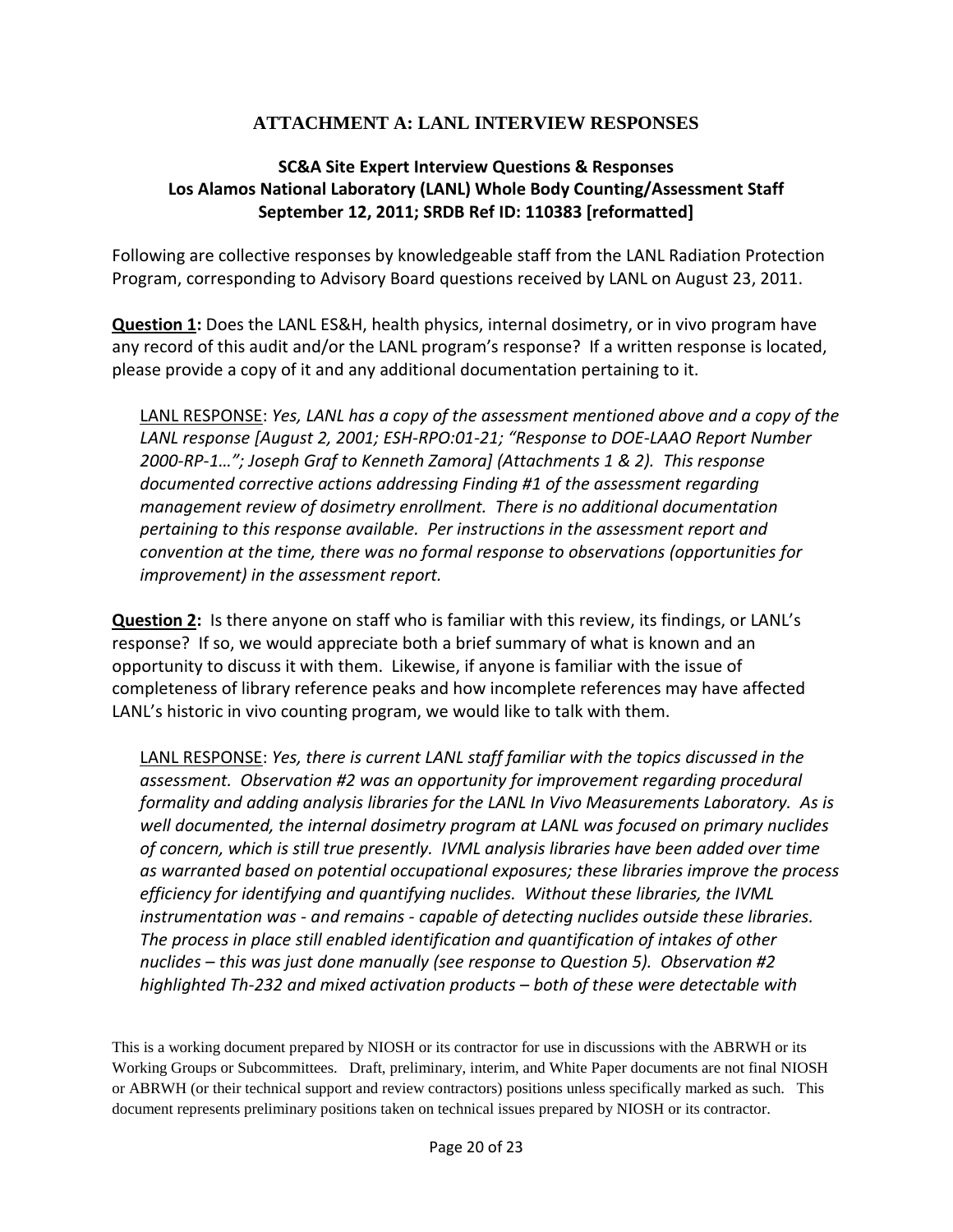*IVML instrumentation in 2001 and before that; the observation merely pointed out opportunities to improve formality and business efficiency.*

**Question 3:** How significant is this finding in terms of the LANL's in vivo counting program being able to detect and report radiation exposures for LANSCE releases and for thorium in the workplace? The DOE audit indicated that LANL had not maintained its capability to routinely monitor mixed activation products from LANSCE and thorium. Did lack of library references impair detection and reporting in any way?

LANL RESPONSE: *Observation #2 documented opportunities to improve formality and business efficiency. As stated in the response to Question 2, IVML had the capability to detect and quantify intakes of thorium and mixed activation products. The germanium detector system was operational and capable of detecting thorium intakes – the suggested improvement was to update procedures. Likewise, the IVML system was capable of detecting and quantifying mixed activation products – additional libraries would ease reliance on the manual process that was well-established.* 

**Question 4:** What corrective actions were implemented in the internal dosimetry and/or in vivo program following the identification of deficiencies in the July 9, 2001 programmatic assessment?

LANL RESPONSE: *Per instructions in the assessment report, LANL was obligated to respond to findings (deficiencies), not observations (opportunities for improvement). The memo referenced in Question 1 contained corrective actions responsive to Finding #1 of the assessment. We were unable to locate a LANL response corresponding to Finding #2 regarding closure of previous radiobioassay issues by the Chemistry Division.* 

**Question 5:** How are determinations made regarding what library references are maintained for various LANL sources, particularly the secondary ones that are either rarely measured or not radiologically as significant as Pu, Am, tritium, etc. What would trigger the in vivo program's reporting of such secondary radionuclides? What is the written policy for identification and quantification of results from unidentified peaks in spectra?

LANL RESPONSE: *Worker dosimetry is assigned based on the potential for occupational exposure using a process and system using location and activity-specific thresholds. The LANL Radiation Protection Program maintains internal (and external) dosimetry programs corresponding to these potential exposures. As indicated previously, LANL has added analysis libraries for the IVML counting systems over time, commensurate with these potential occupational exposures, to streamline the process of IVML measurements. Even*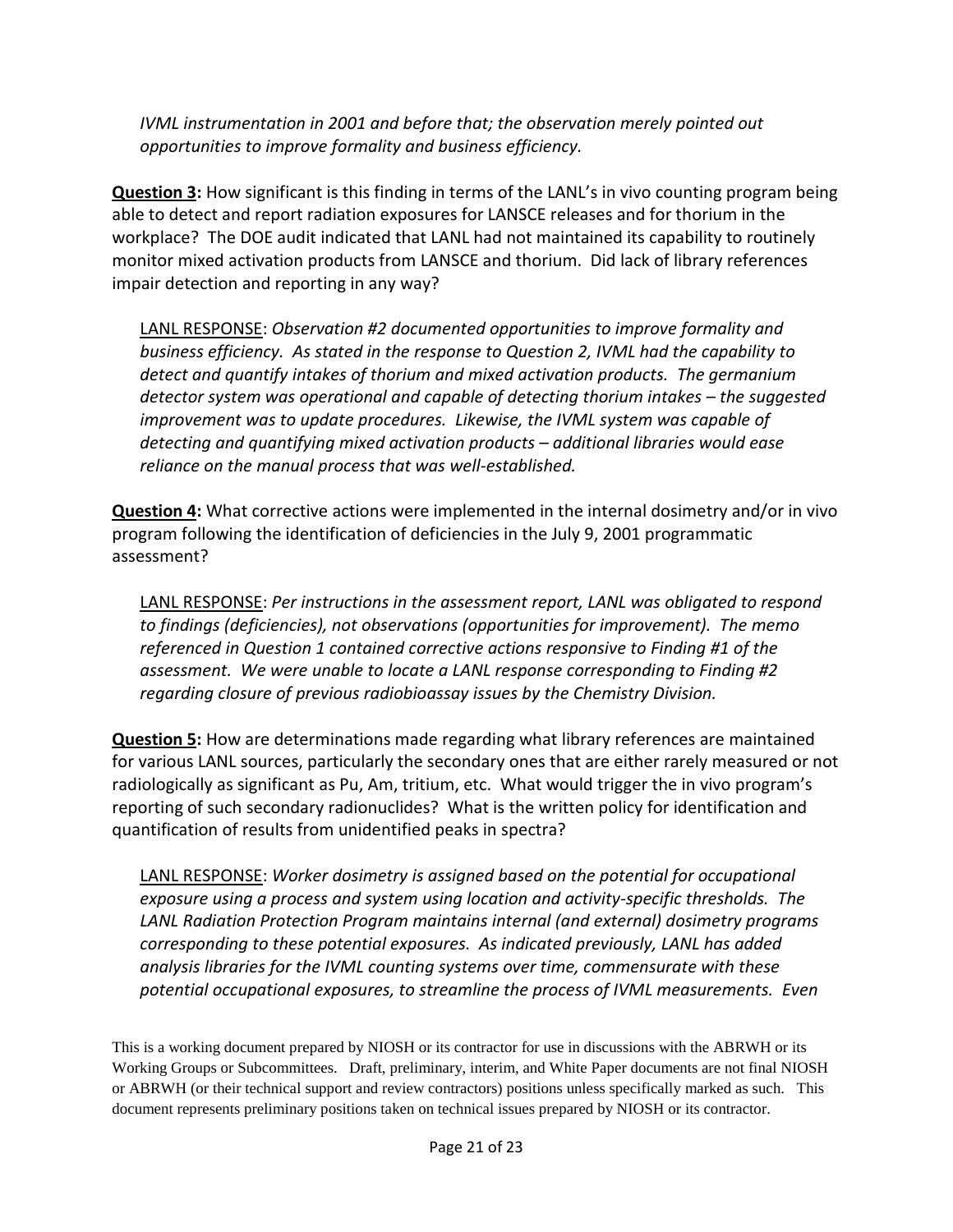*presently, given the R&D nature of radiological work at LANL, there may be an occupational exposure to some nuclide not explicity in an IVML analysis library. This would not prevent the detection, investigation, identification, quantification, and assessment of dose from such a secondary radionuclide.*

*The trigger for reporting such secondary nuclides is the instance of "unidentified peaks" in IVML measurement report printouts, as described in detail in the following procedures:* 

*Attachment 3 is procedure ESH4-IVML-DP-37, R1, Performing Measurements and Analyses with SB-14 IVML Detectors (in place during the 2001 DOE assessment). Section 7.1.2 Analysis clearly prescribes the capability and process for identifying and quantifying unidentified peaks in IVML measurement spectra.*

*Attachment 4 is procedure RP2-ID-DP-12.IVML, R1 Performing Measurements with IVML Counting Systems (Current procedure). Section 8.2 and Attachments 1 & 2 from that procedure clearly prescribe the capability and process for identifying and quantifying unidentified peaks in IVML measurement spectra. This approach remains essentially consistent with the earlier procedure and the process that has been applied since establishing this capability at LANL.*

**Question 6.** What calibration sources are/have been used to calibrate in vivo detectors?

LANL RESPONSE: *Attachment 5 is a list of Radioactive Sealed Sources used currently and historically at IVML. On this list are sources dating back to the 1970s, including two broadspectrum, mixed gamma sources from 1975 and 1977. These are indicators of the capability for identification of photon emitters of widely varying energies, enabling the detection of unidentified peaks discussed in the response to Question 5.*